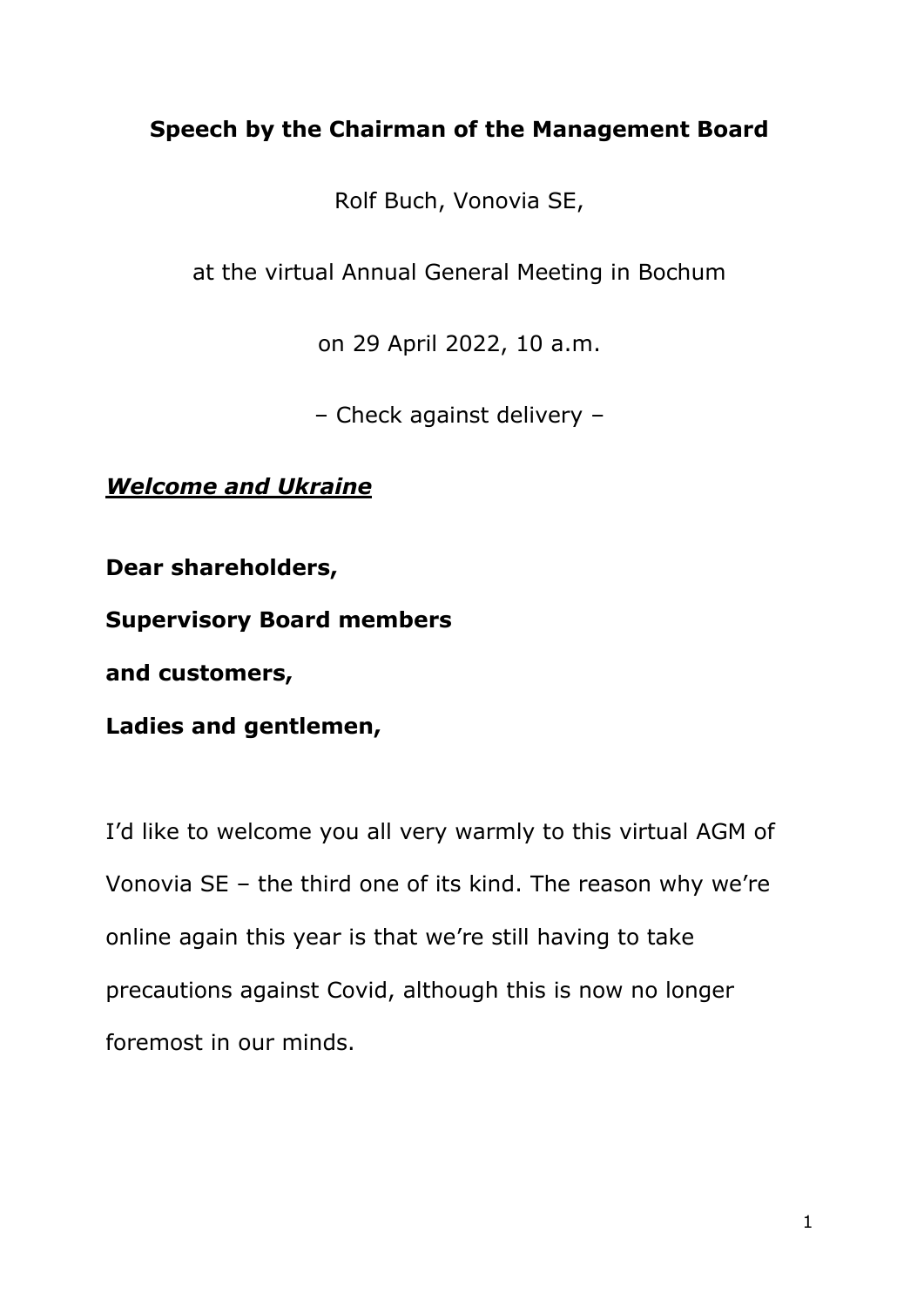The brutal war in Ukraine has left us stunned. It's hard to believe that this is happening in the heart of Europe – less than two hours by air from us. This is absolutely intolerable. We are profoundly concerned about the people who are suffering in this war and who have had to give up their homes. If you've been to Berlin's central railway station recently, you'll have seen large numbers of women and children who are fleeing and looking for a new place to stay in Germany. It's heart-breaking.

Everybody can – and indeed has to – help, and this includes us at Vonovia. So we're providing flats, and we're doing so without much red tape, using our own platform. Local councils are given special access to vacant flats – both Vonovia's and those of other housing companies.

Our installers are preparing residential units for use. We pay for the materials. In each of the various neighbourhoods, our staff are available to assist people with everything they need to settle down.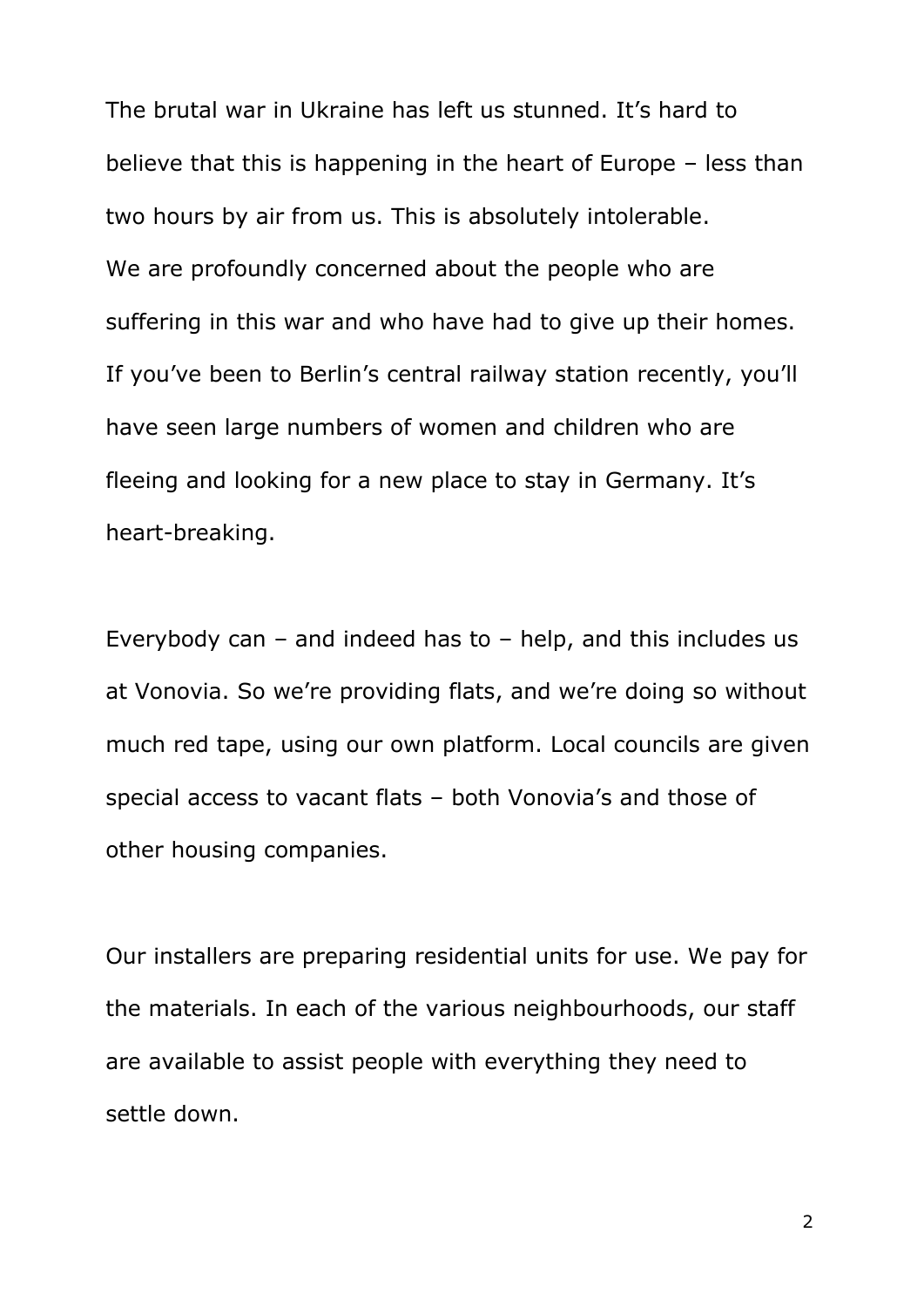## **Ladies and gentlemen,**

The war has also shown us, of course, that we made an enormous mistake in Germany, as we're dependent on Russian oil and gas. So we're facing a dilemma: on the one hand, we can't do without Russian gas right now, but, on the other hand, we don't want to be blackmailed. I do hope the German government will maintain a robust position on this issue. What's obvious, however, is that we need to move away from fossil fuels – partly, but not only, for the sake of the climate.

This is an area where we've taken responsibility, and our merger with Deutsche Wohnen has made us stronger. So we'll be using this strength to move forward with even greater determination.

Philip Grosse, who was a member of the Deutsche Wohnen team, has now been part of "Team Vonovia" since the beginning of 2022. And so I'd like to welcome him warmly on our Management Board. Philip and I have had quite a few meetings with investors over the past few weeks. We discussed Vonovia's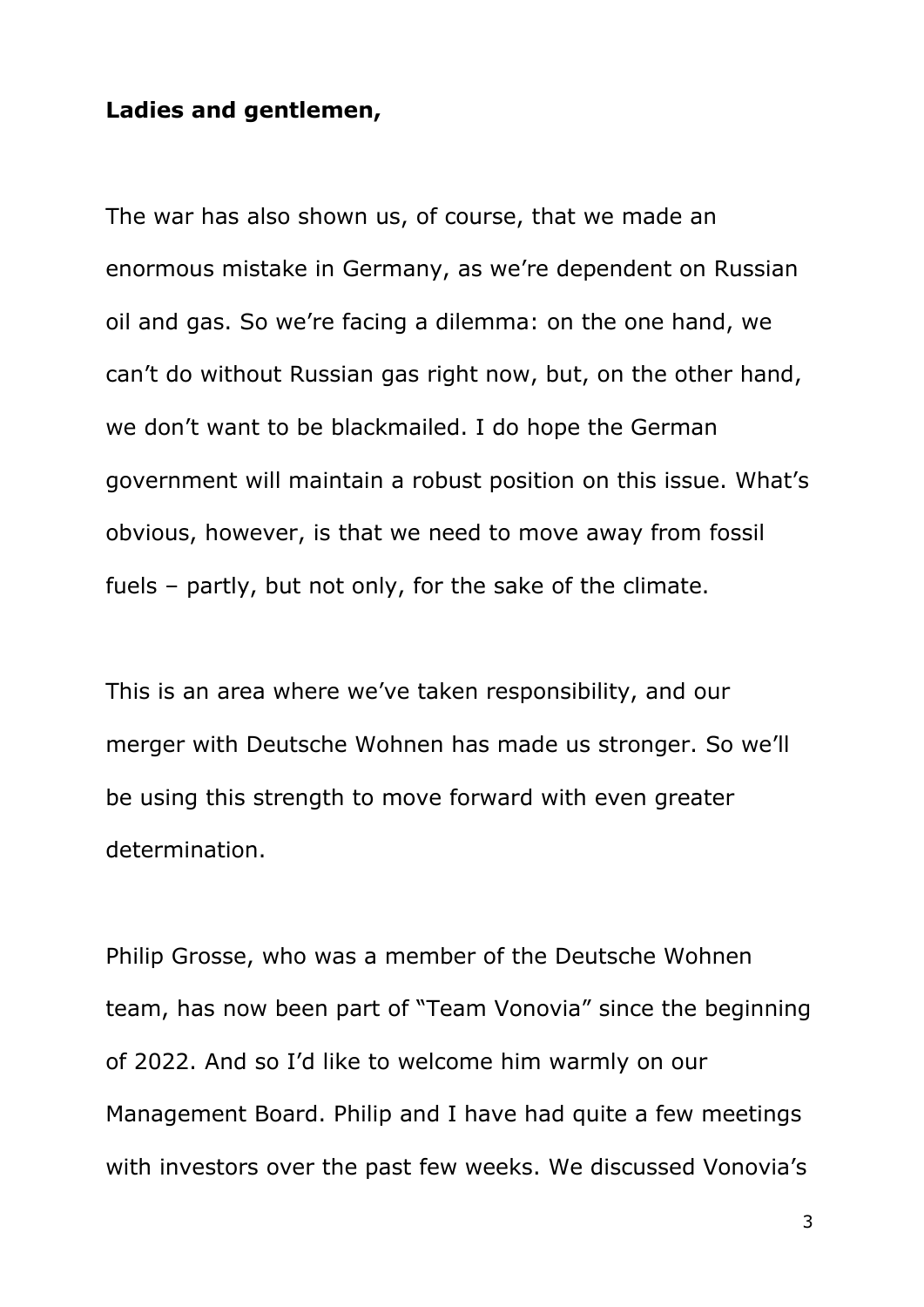successful development in 2021 and our positive outlook for the future, though also the macroeconomic impact on the capital markets.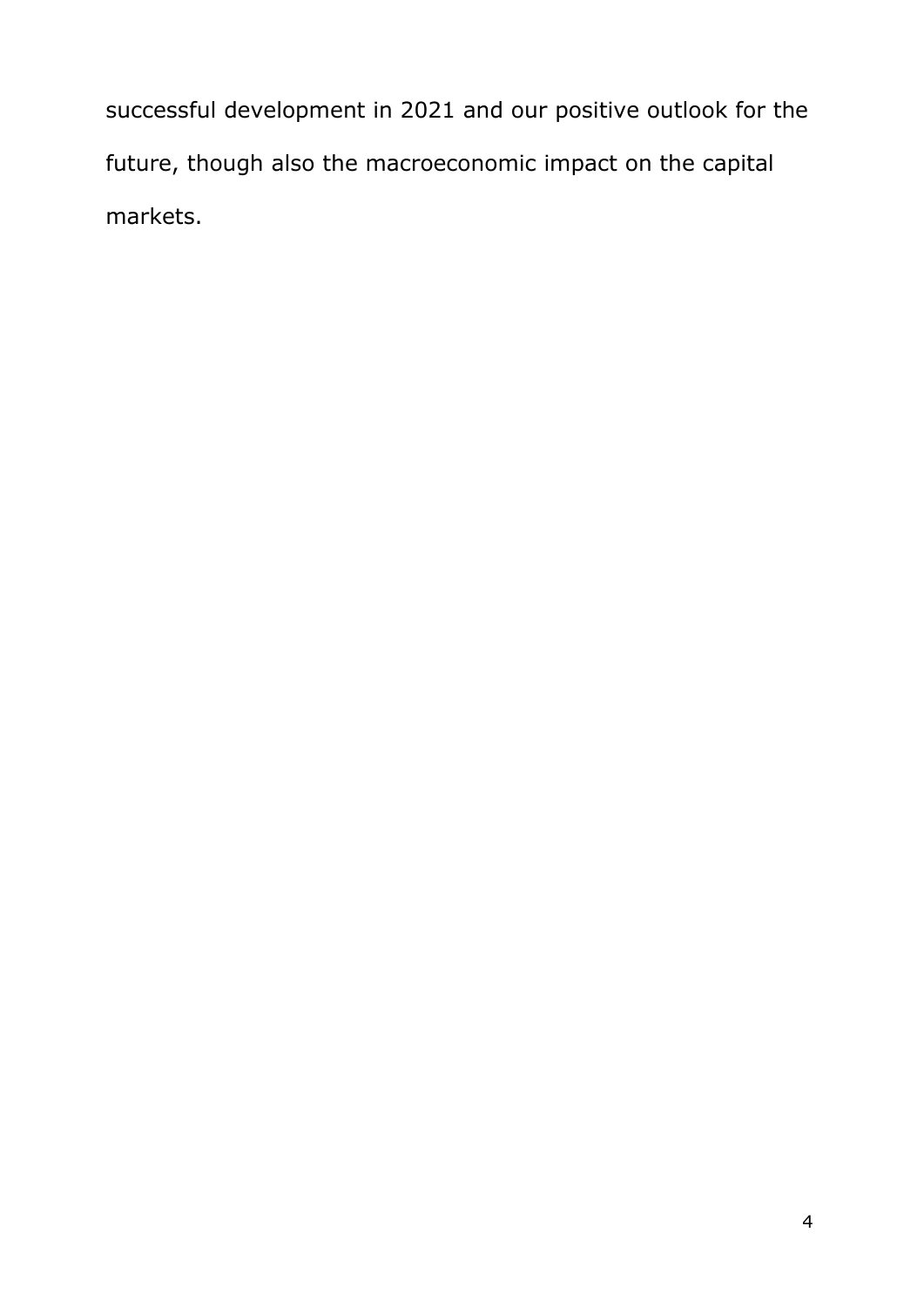## *Opportunities through change*

Given the high rate of inflation in the United States and Europe, many investors are currently expecting to see a rise in interest rates. This also increases the expected return on investment. This is reflected in the share price and has contributed to a significant rise in our cost of capital over a short period of time. So we now need to decide where the money should come from – and how we should use it.

During times of change, it's important to be flexible, and when it comes to changes in the surrounding circumstances, we're on familiar ground. We don't complain about them. Change is always an opportunity to start something new and to improve.

We understood in 2012 that we'd need plenty of capital to renovate our buildings, and so we went public.

IPO also meant a significant change in the way we raised thirdparty capital, and – as a result – we're now in a position to raise fresh capital on attractive terms whenever the need arises. Whether it's secured or unsecured bonds, green or social bonds,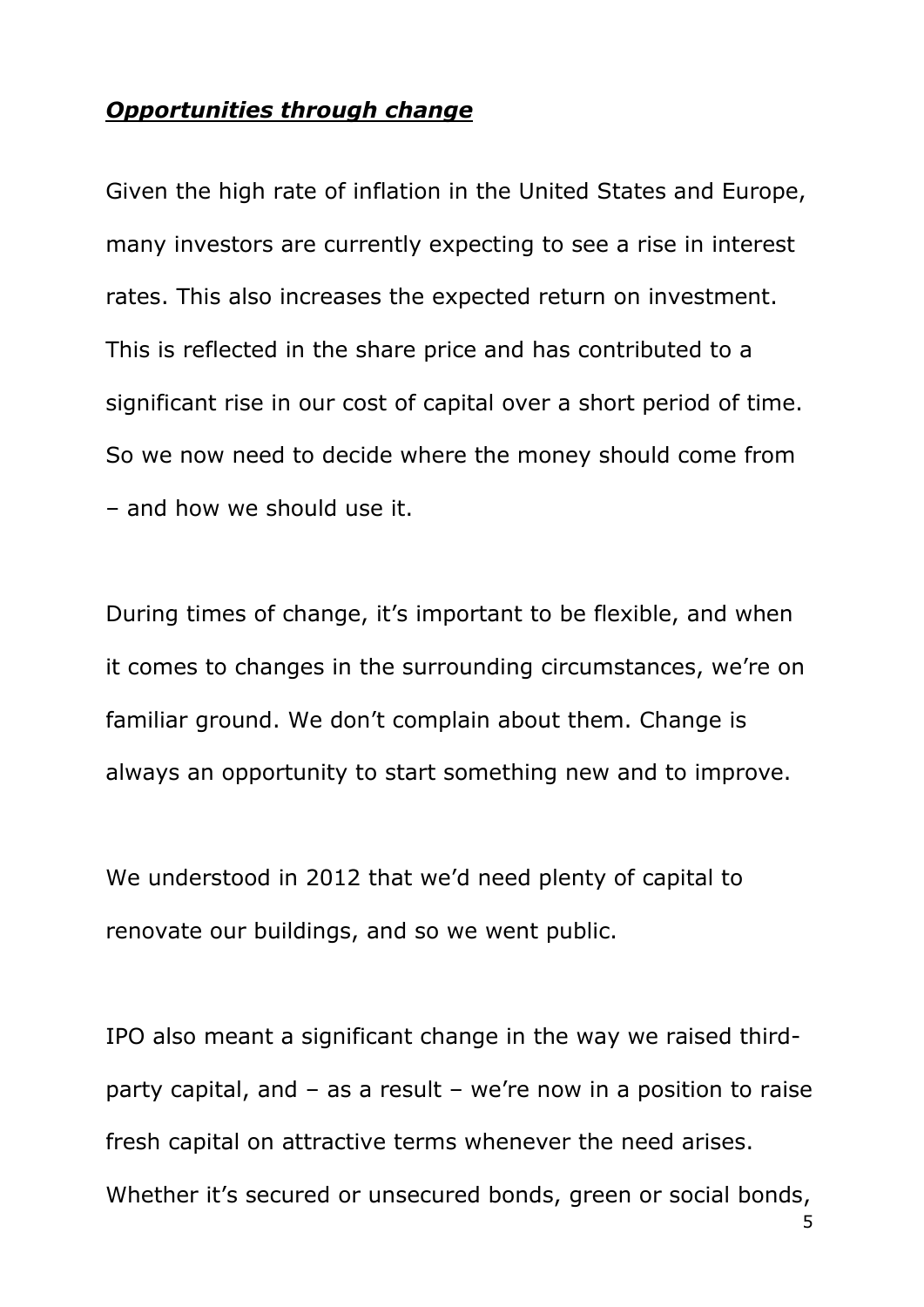electronic transactions or promissory note loans, we've got a highly robust financing base that is also widely diversified. This means we can move forward whenever we choose.

When it wasn't enough simply to manage residential units, we did something about the housing shortage. So we built new flats, and we're now the biggest developer in Germany.

When we were faced with increasing discontent among our tenants, who were unhappy about our bills and our service, we invested massively in customer relations. We put our customer service online and we developed a customer app that shows all the service charge settlement very clearly.

We launched a hardship management scheme whereby no one needs to move out if they can no longer afford higher rental payments after their flat has been modernised.

Also, we decided to give special protection to anyone over 70, assuring them that their flats will continue to be affordable after any change in the market rent.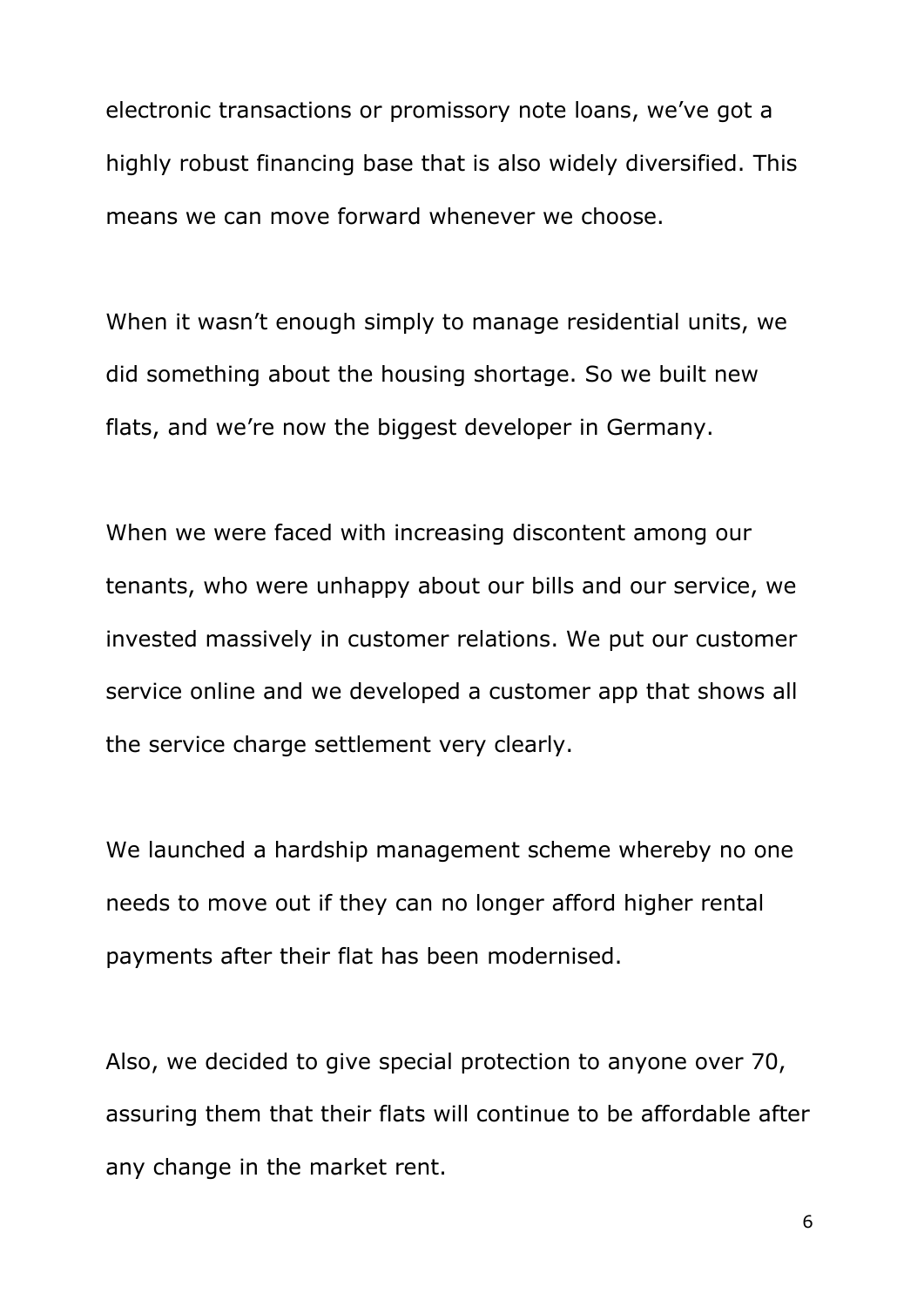We are now pioneers in several areas, particularly when it comes to a green energy policy in our neighbourhoods. Moreover, the need to save  $CO<sub>2</sub>$  has prompted us to develop a special climate roadmap, and so we set up pilot projects involving solar panels, hydrogen and heat pumps in Weitmar, Bochum. This soon will enable us to create an independent energy supply model for a neighbourhood. Furthermore, we modernise flats to make them barrier-free for the elderly.

This really speaks to me as an engineer. Whenever there's a wheel that refuses to turn, we just keep at it until it finally does its job. It's always a matter of creativity – which then leads to ideas, and the ideas create business opportunities.

Our most recent business opportunity was when we acquired Deutsche Wohnen. And although it took us three attempts, we finally made it, and it's the result that matters – a result that definitely looks good.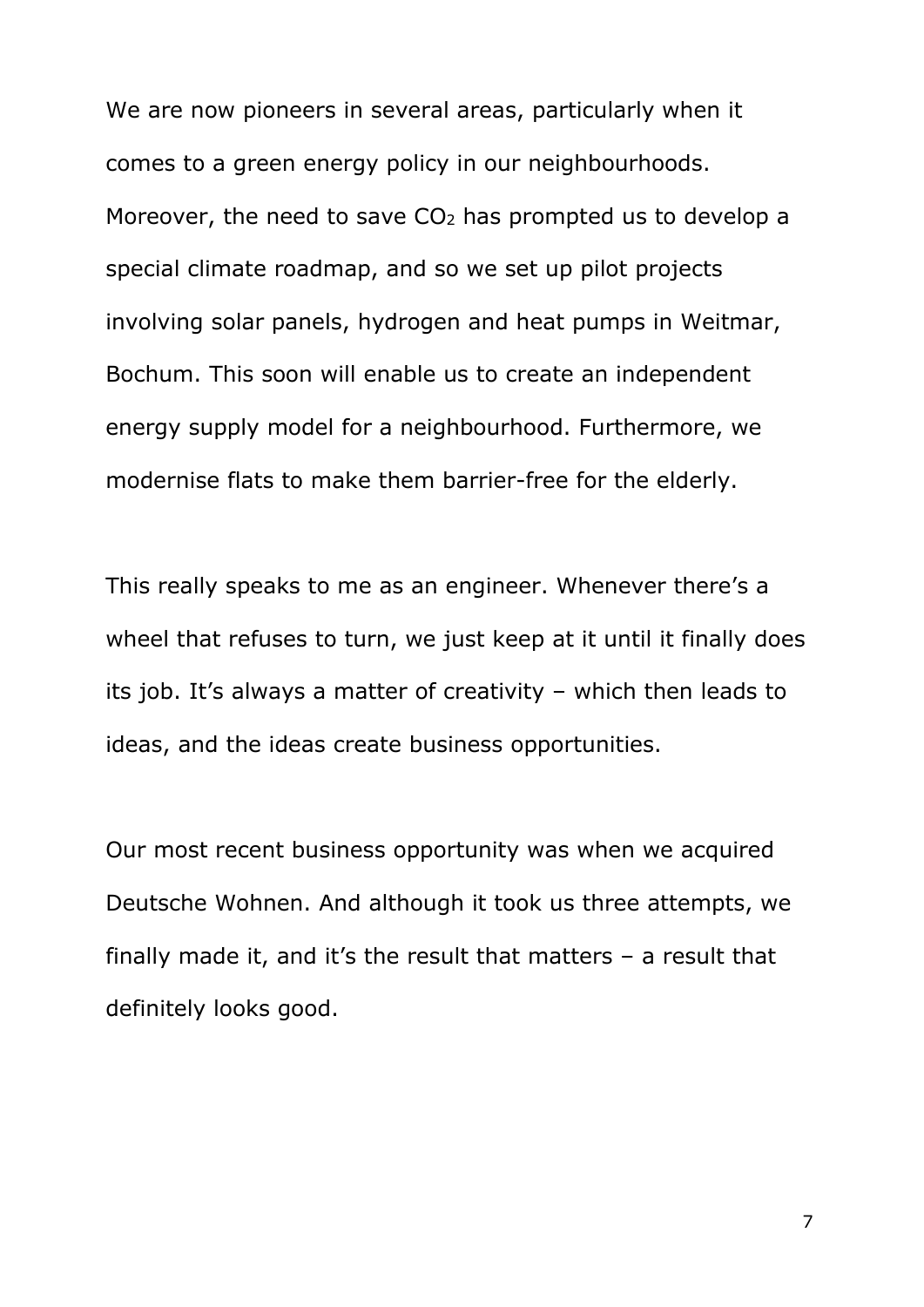#### *Business model*

I'm not exaggerating when I say that the high speed with which we can integrate companies is due to our outstanding business model. We've developed a unique online management platform.

All activities within our Group are networked and can be scaled without much effort. Year after year, our costs per flat keep dropping, and we're continually expanding our value chain. Any long-term investors will benefit from this.

Our platform is the basis for everything.

How does this look in detail? We rent and manage all our flats electronically – which is highly efficient. And it's also why we can keep rental fees at a moderate level. We plan new builds, we minimise vacancies, and we control the deployment of our installers and gardeners. We also set priorities, optimise itineraries for installers and standardise their work routines.

Our app handles a large part of our customer communication, such as bills, malfunction reports and access to contracts. We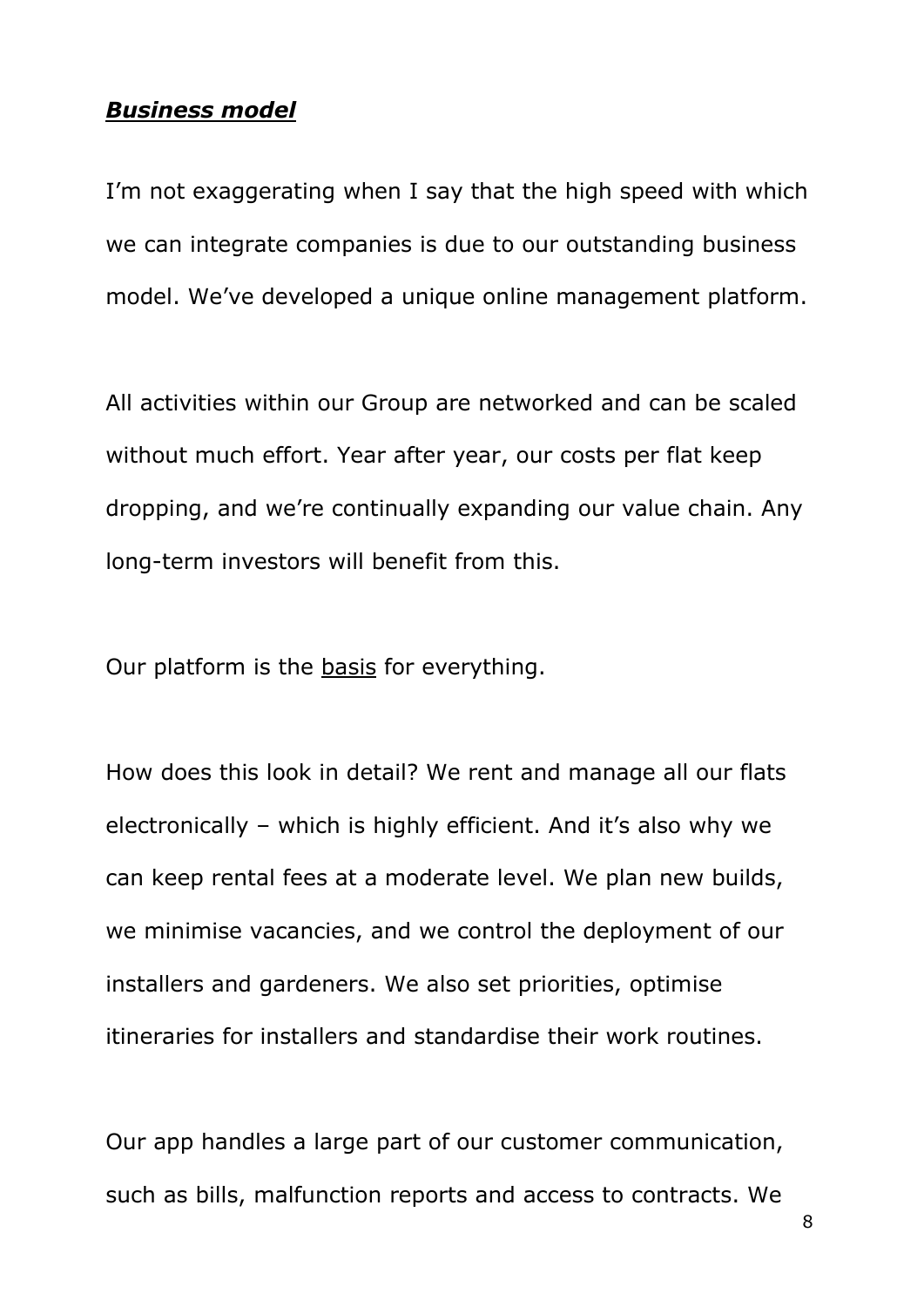create pragmatic transparency, which means there's less admin and we're more accessible to our customers. It also means they're more satisfied each year.

One major point is that we can ensure good quality at all levels. Our system provides us with a treasure trove of data which we can use for new business models – for example, in creating a self-sufficient energy supply.

Also, our workforce are better networked among themselves. As a result, the work is more enjoyable, as everyone can take care of the things that really matter.

And, of course, our platform enables us not only to look after our own buildings, but we can also do this for other companies. Owning and managing properties are two different things. Property management is therefore the key to our business with third parties, and the ongoing development of our business model gives us plenty of potential for the future.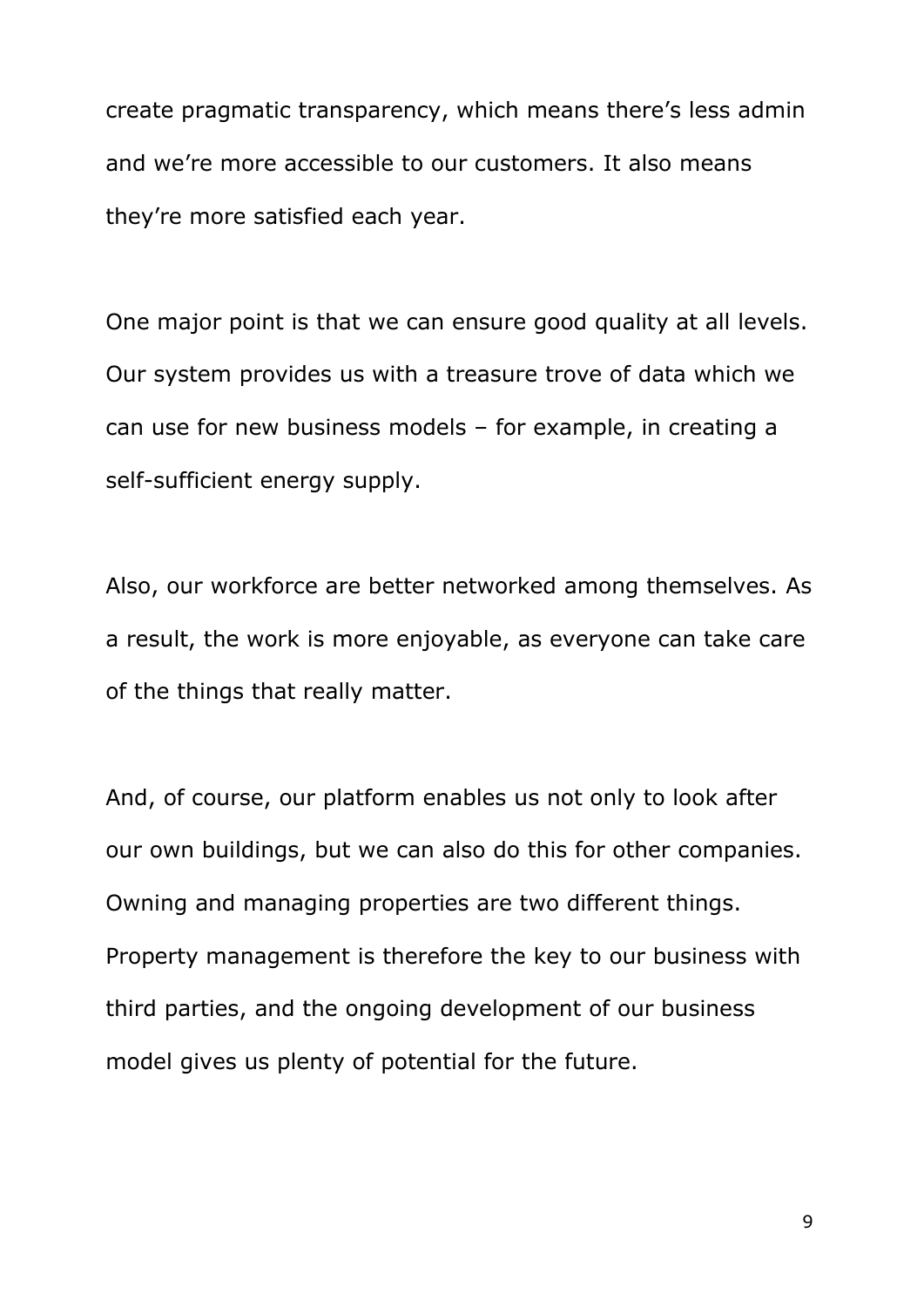## **Ladies and gentlemen,**

We've always been good at finding solutions quickly and achieving something positive. As our environment changes, we will therefore continually adapt, while at the same time ensuring that we have all the resources we need. In this way, investments will enable us to master the megatrends of our time, and we can operate from a position of strength.

This is why we're currently targeting another group of investors: long-term investors such as insurance companies and pension funds – owners who want to invest directly and who'll be defining their general expectations over the next few decades. Another worthwhile option may also be the repurchasing of shares.

Obviously, however, it needs to pay off. Our platform is the best way to manage properties and to do so in the interest of all our stakeholders. Our non-financial and financial indicators show that.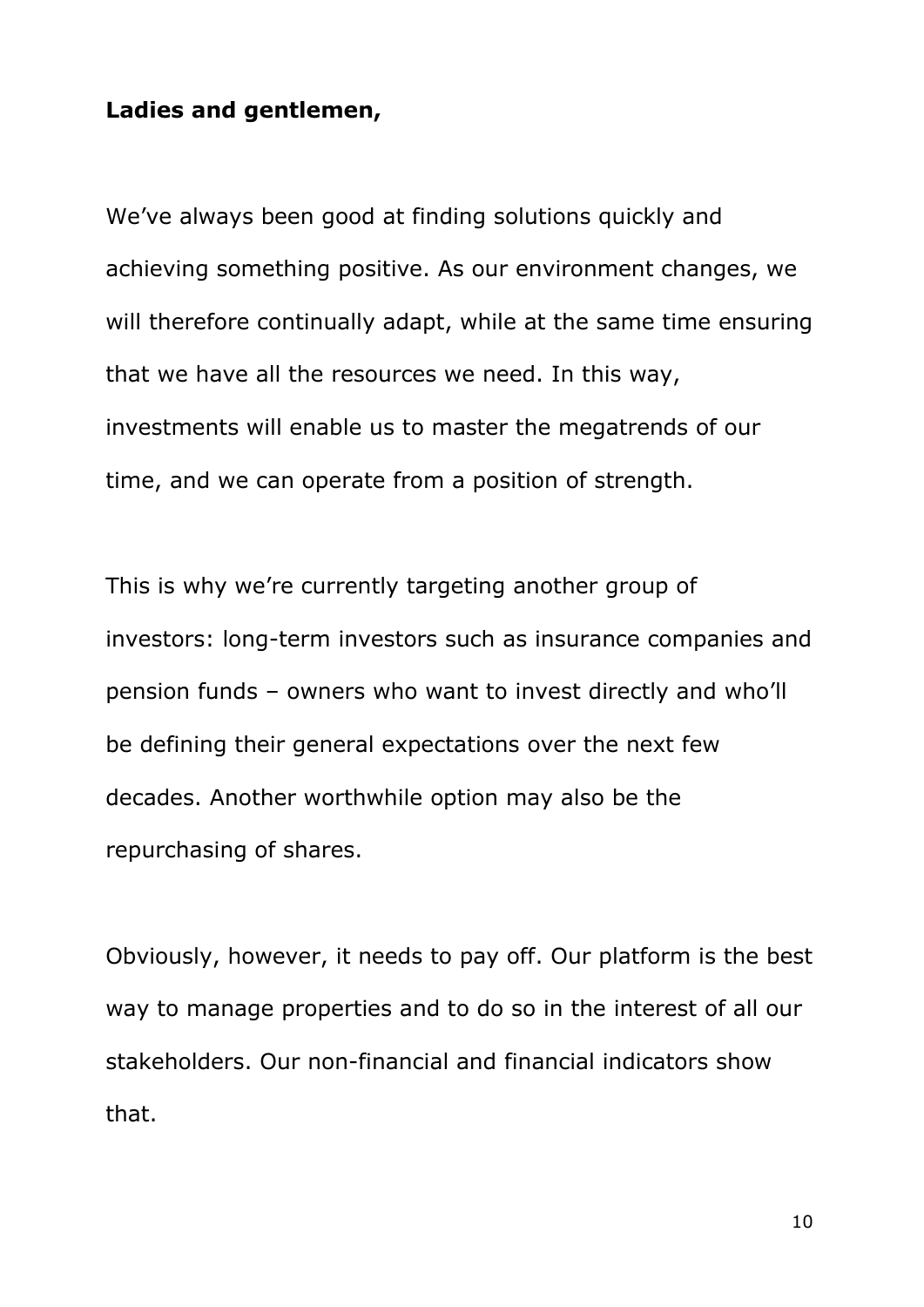## *Non-financial indicators*

The past financial year was the most successful one in the history of Vonovia – thanks to our workforce. Despite the strain of the pandemic, they were always there for our customers – in their homes, at building sites, at the facilities, in administration and in our customer service. Thanks to our workforce, we've reached and even exceeded our forecasts. We've grown in our own strength, while at the same time never losing sight of our social responsibility.

Let's start with our most important non-financial indicator, the Sustainability Performance Index. Sustainability forms part of our thinking in everything we undertake – and we've been making good progress: in 2021 our SPI was 109 percent and thus higher than expected for the year.

Our most important parameter is customer satisfaction. We care for people. Our tenants can rely on us in these difficult times. Customer satisfaction increased again last year. Naturally, we're not always perfect, and whenever there are people at work, there are also mistakes – obviously. But we've been improving.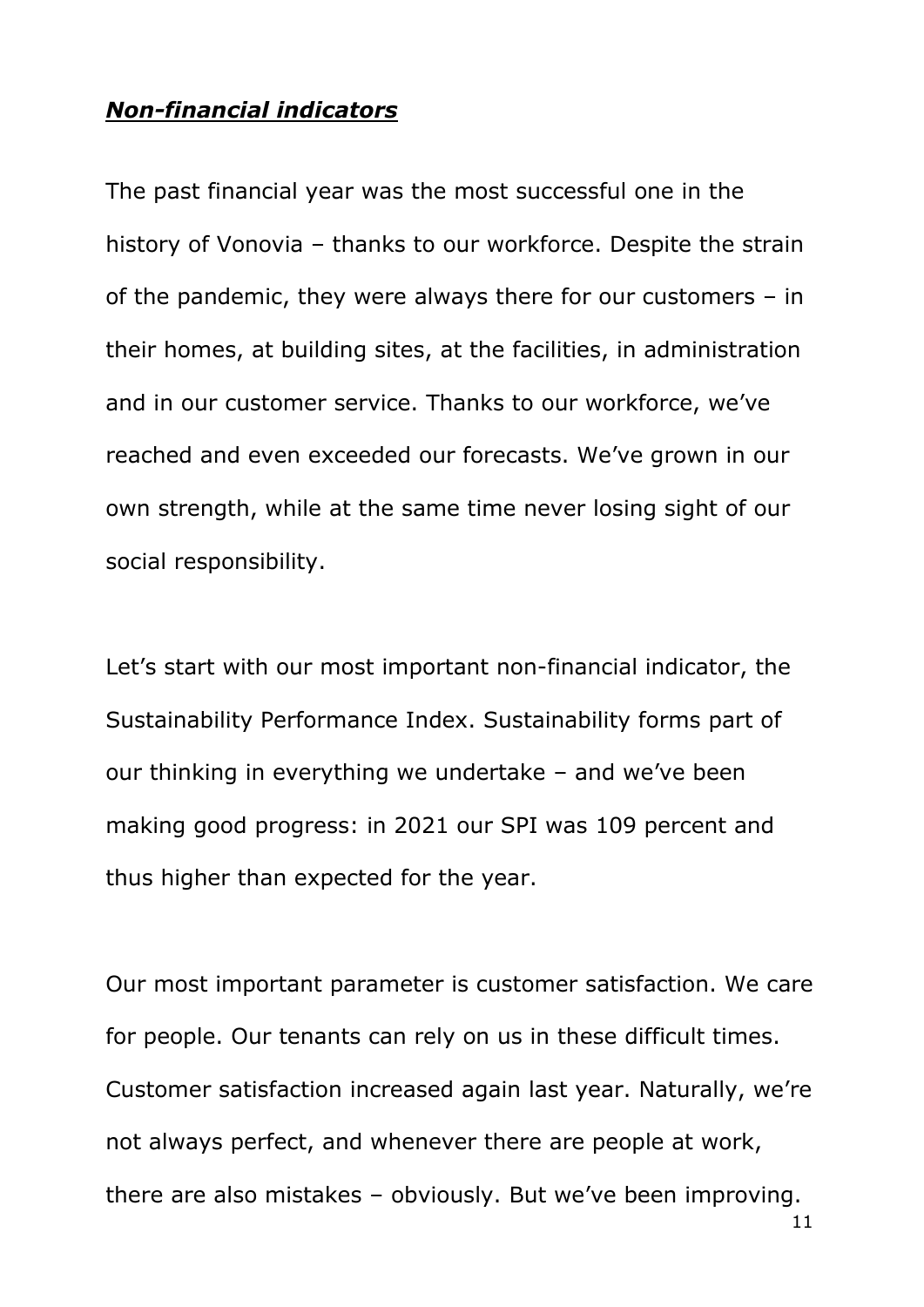We're providing homes for many people, and we want them to be happy with us, and of course also safe and secure – without any ifs or buts. Berlin is a good example: when the capping of rental fees came to an end, we refrained from clawing back money from our tenants. Instead, we voluntarily continued to limit our rental fees. You can find this in our Future and Social Pact for Housing.

We've been taking a good look at the financial burden of our tenants, so that we understand them. Quite soon, this will be quite an issue as the cost of heating is set to rise rather dramatically. For property owners, these are costs that are just passed on. However, we're aware that our tenants are families, senior citizens, single parents and young people starting out in their careers. Most of them don't have much financial leeway. So we provide help, we give them advice, and we share information through letters, a customer magazine and a tenant app. We urgently recommend to them that they adjust their monthly on-account utility payment. But it's also obvious that this won't work unless further help is provided by the government.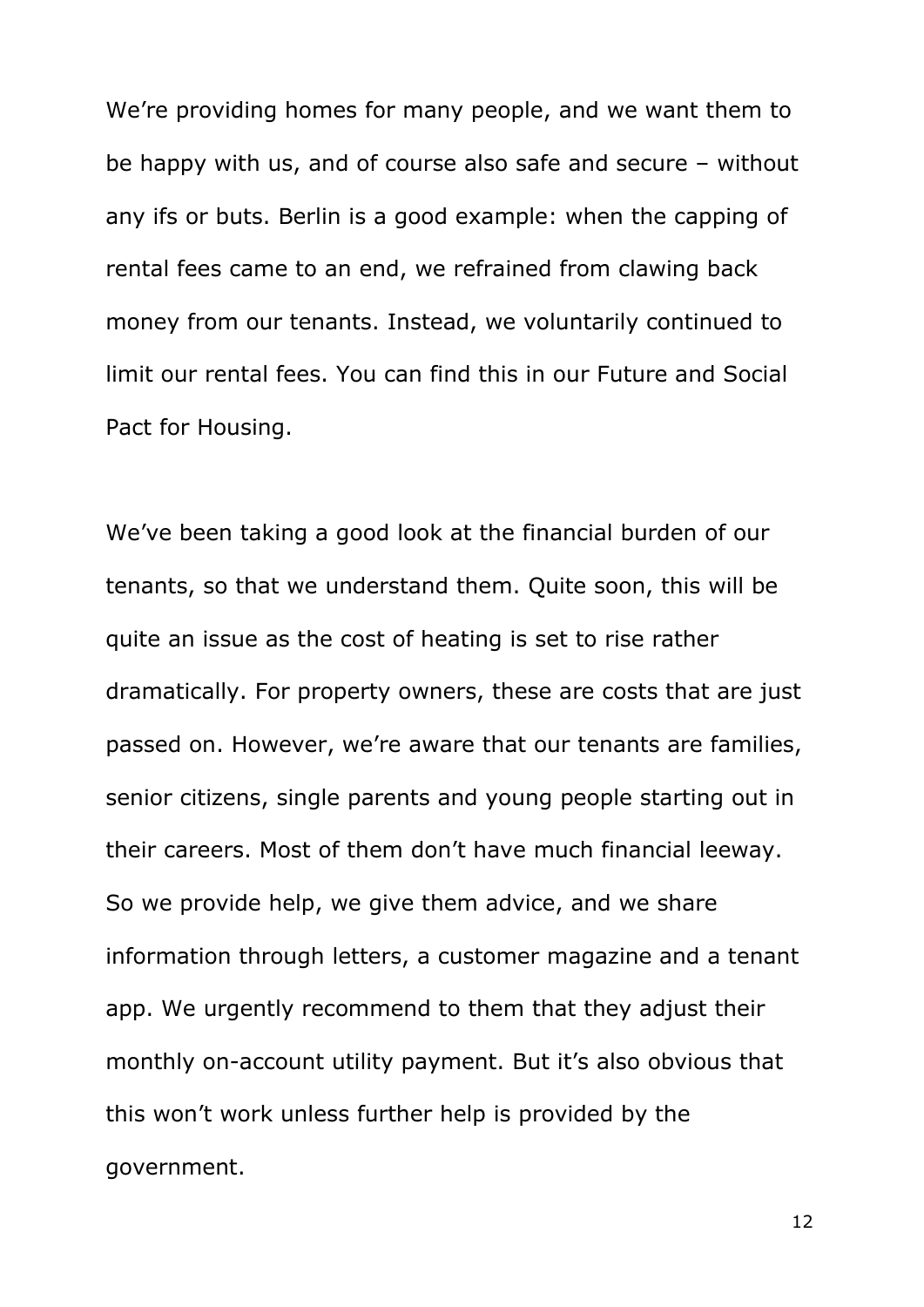Another important part of our sustainability strategy is the satisfaction of our workforce. Last year, Vonovia was certified as a "Great Place to Work" – which tells you a lot about our corporate culture, and it also tells you a good deal about the way we interact as "Team Vonovia".

One major element in our sustainability performance is our climate roadmap where we've made good progress towards a climate-neutral building stock. Since 2014, our carbon footprint has dropped by one third. Nevertheless, we've still got a long way to go, so we're now picking up speed, and our stock will be almost carbon-neutral as early as 2045 – not just in 2050 as originally scheduled under the Paris Climate Agreement. In fact, the vast majority of buildings in the lowest efficiency classes, F to H, will be completed much earlier, by 2030.

We're serious about it – and we've got the figures to prove it.

One important element is solar panels. Last year, we successfully concluded our 1,000-Roof Programme. And by 2050, we'll have equipped all the suitable roofs within our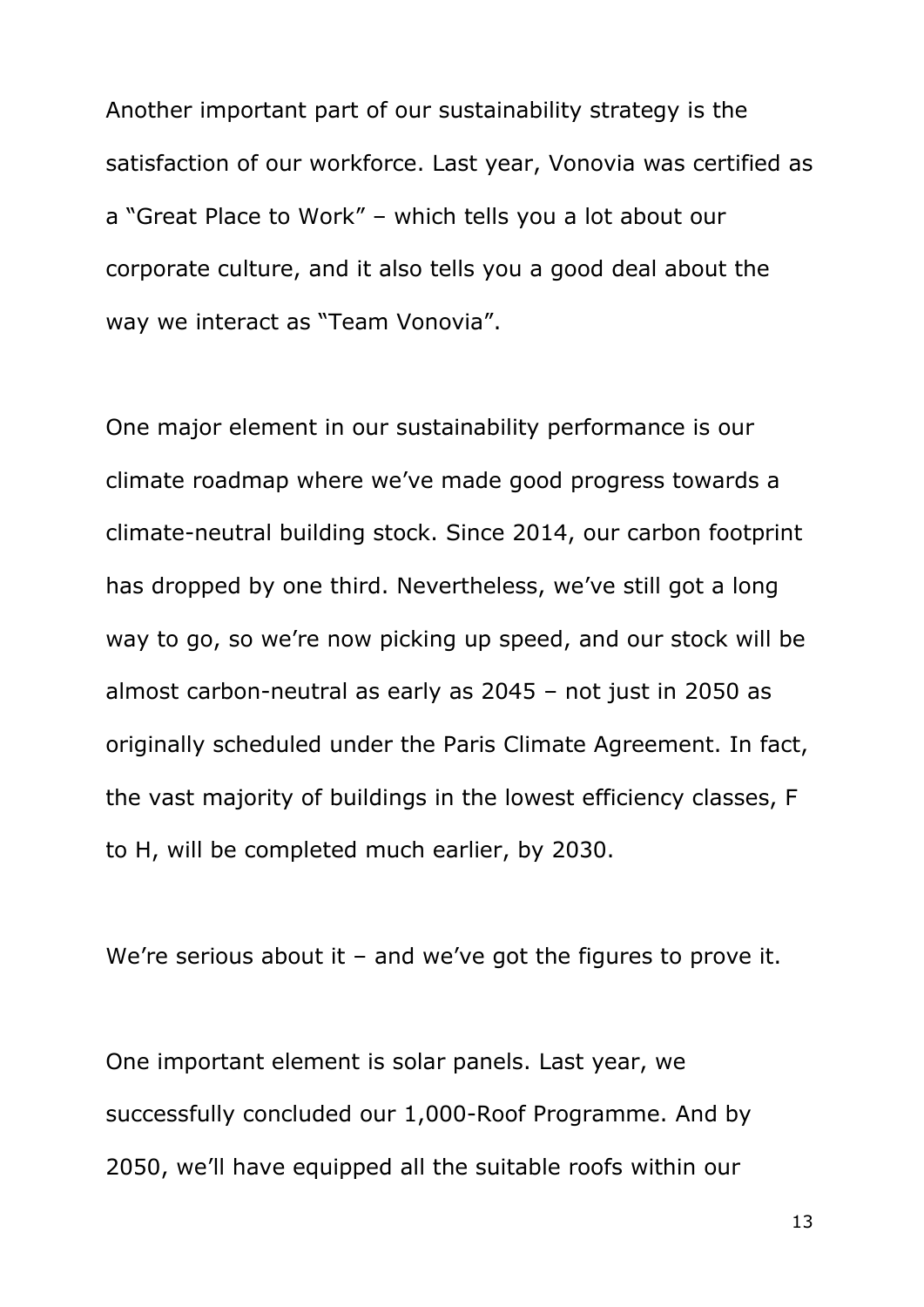building stock. At the same time, we'll be investing in heat pumps.

In 2021, we covered over 11,000 flats in our energy-efficient modernisation programme. And, since 2019, we've upgraded more than 31,000 flats for elderly people. So this is another area where we're picking up pace. However, due to demographic change in Germany, we've still got a long way to go.

To give you some idea, we only started properly with all this in 2014 – without any standard that we could follow. Today, we're investing five times as much per flat, so that we are creating an entirely new quality of residential standards.

Yet despite all these investments, Vonovia continues to uphold moderation in its rental policy. Our average rent of EUR 7.33 per square metre shows our commitment to affordable housing. Our vacancy rate continues to be at a low level of 2.2 percent – which is of course good for us, but not for people wanting to find accommodation, as it shows that there's a housing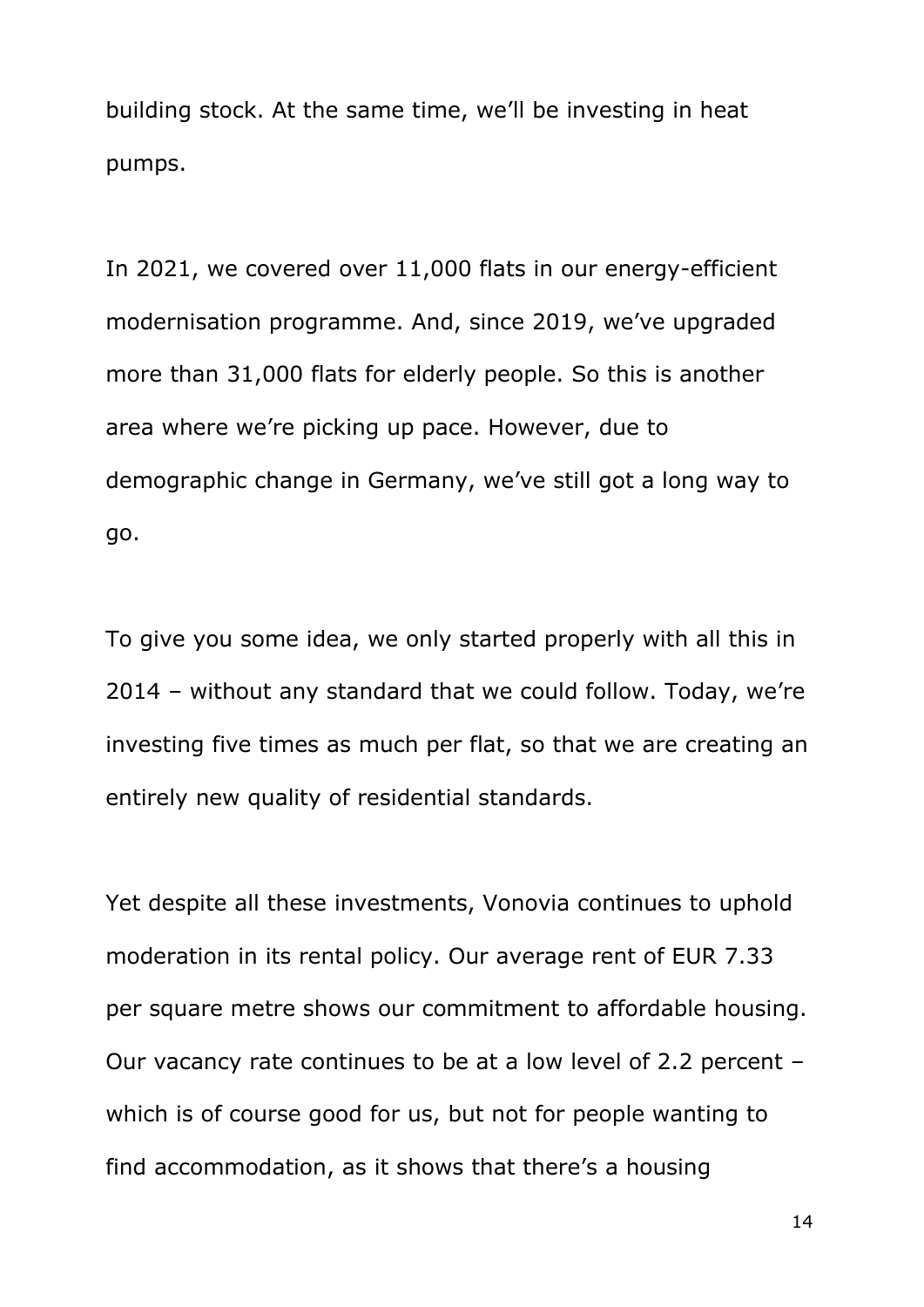shortage. Here, too, we took a leap forward in the construction of new builds last year. In 2021, we completed more than 2,200 flats in Germany, Austria and Sweden – despite the pandemic and despite disruptions in the supply chain. Many of those flats were built to various innovative designs. However, we're not stopping there, as this is another area where we're planning to expand. The majority of these flats will be rented accommodation, and so we'll be supporting the new building offensive of the German government.

However, new builds alone are not the end-all and be-all, and it's equally important to build homes for people who live on a tight budget. This is why, in 2021, a quarter of our newly built flats have been designated as social housing.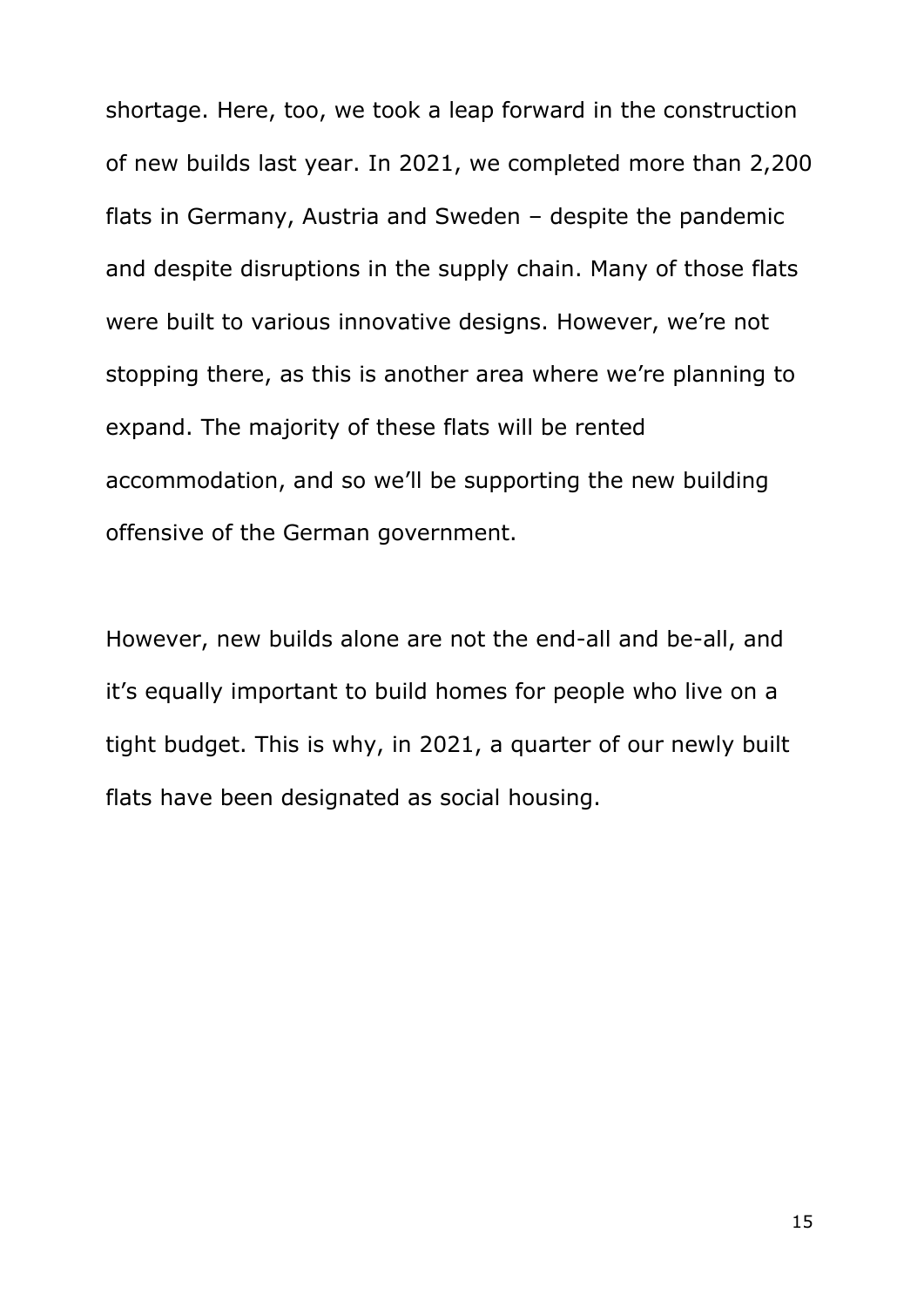## *Transition to green energies and the cost of construction*

Our responsibilities do of course include the ongoing high-speed energy-efficient modernisation of our building stock. At the same time, however, we need to apply the same speed to converting our neighbourhoods to green energy sources. After all, these neighbourhoods are an essential part of a general transition to sustainable energies.

So we need to make use of sector coupling. One good example is our Energy Centre of the Future in Weitmar, Bochum. But electricity from renewable sources also needs to be used for heating and driving power.

Residential neighbourhoods may well be the local power stations of the future. Once this becomes possible, tenants will no longer be faced with a variable cost system, but we'd actually have a rental model with fixed costs for energy consumption.

So I've got a very clear message for those in government: We must look at electricity, heating and buildings under a single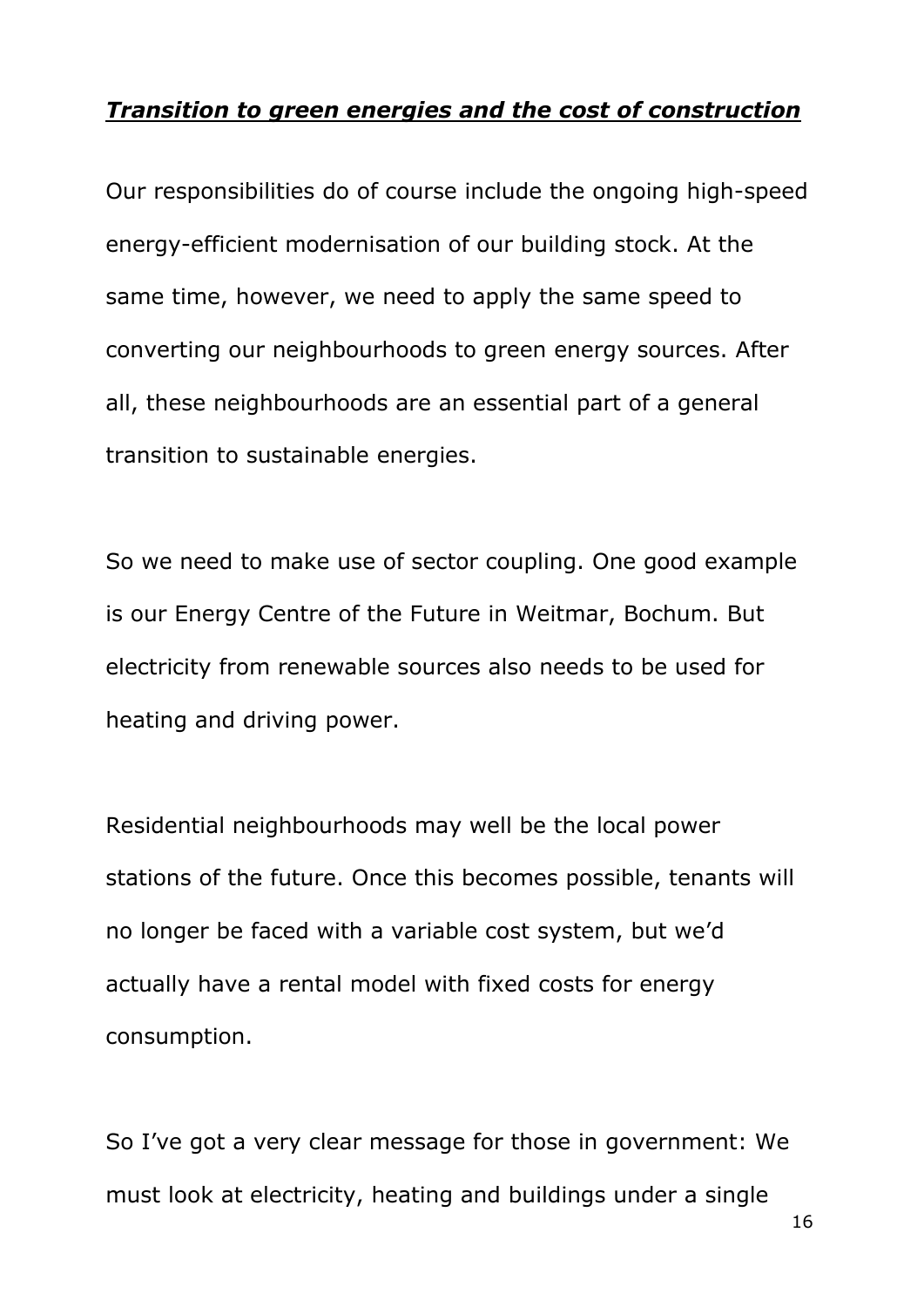heading, and this approach should be enshrined in law – particularly when it comes to locally generated solar power. Moreover, it needs to be done quickly, preferably this summer. In December last year, the German government set up a Ministry of Construction. We do believe that the new coalition government is on the right track with its policy on new builds, serial construction, an accelerated planning and licensing procedure, and carbon pricing. And we're also receiving encouragement at the level of the EU, with clear confirmation for our climate roadmap.

What we need now is security for our planning and robust funding. After all, climate protection must continue to be affordable – both for tenants and property owners. There needs to be an openness to innovative practices and technologies. The hydrogen strategy must include green hydrogen as a storage medium in the building sector.

At the same time, the government will need to do more to promote these measures and explain to people what really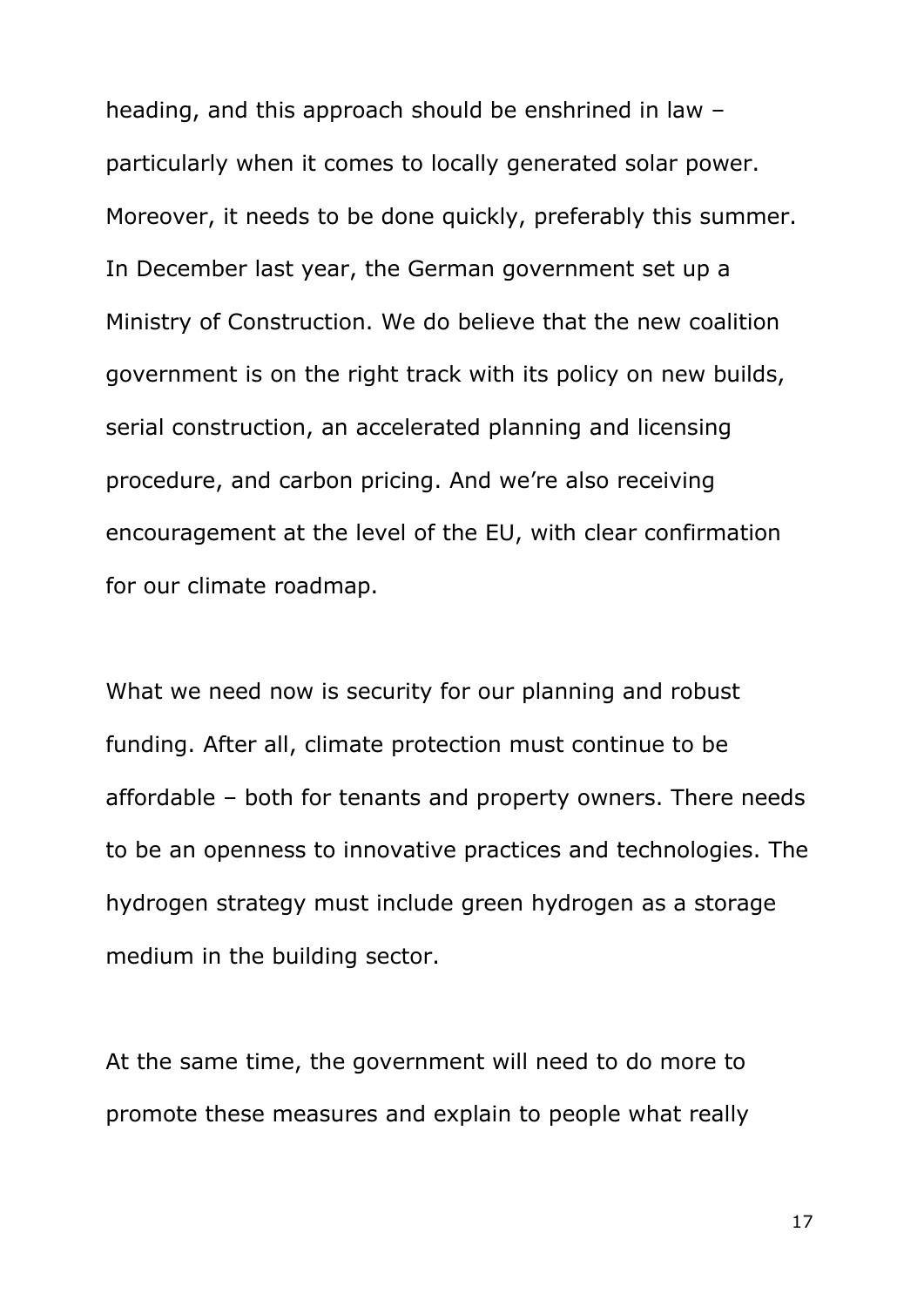matters. Everyone needs to be convinced that this is the only way forward.

This takes me to my next point: carbon pricing. We do welcome the new graded model for different building categories whereby carbon costs will be distributed properly. It'll create incentives for property owners to ensure energy-efficient modernisation, and it'll remove some of the burden where they've already invested.

However, the current draft still fails to achieve its purpose, as carbon costs will be split between property owners and tenants on the basis of consumption. I can see considerable problems in its implementation, as the mean value of consumption tells you very little and cannot be used for control purposes. If a building is partly empty, then energy consumption is naturally much lower.

The draft law also contradicts the logic of the EU climate policy, whereby the number-one priority is efficiency. It would be far more sensible to base calculations on known variables and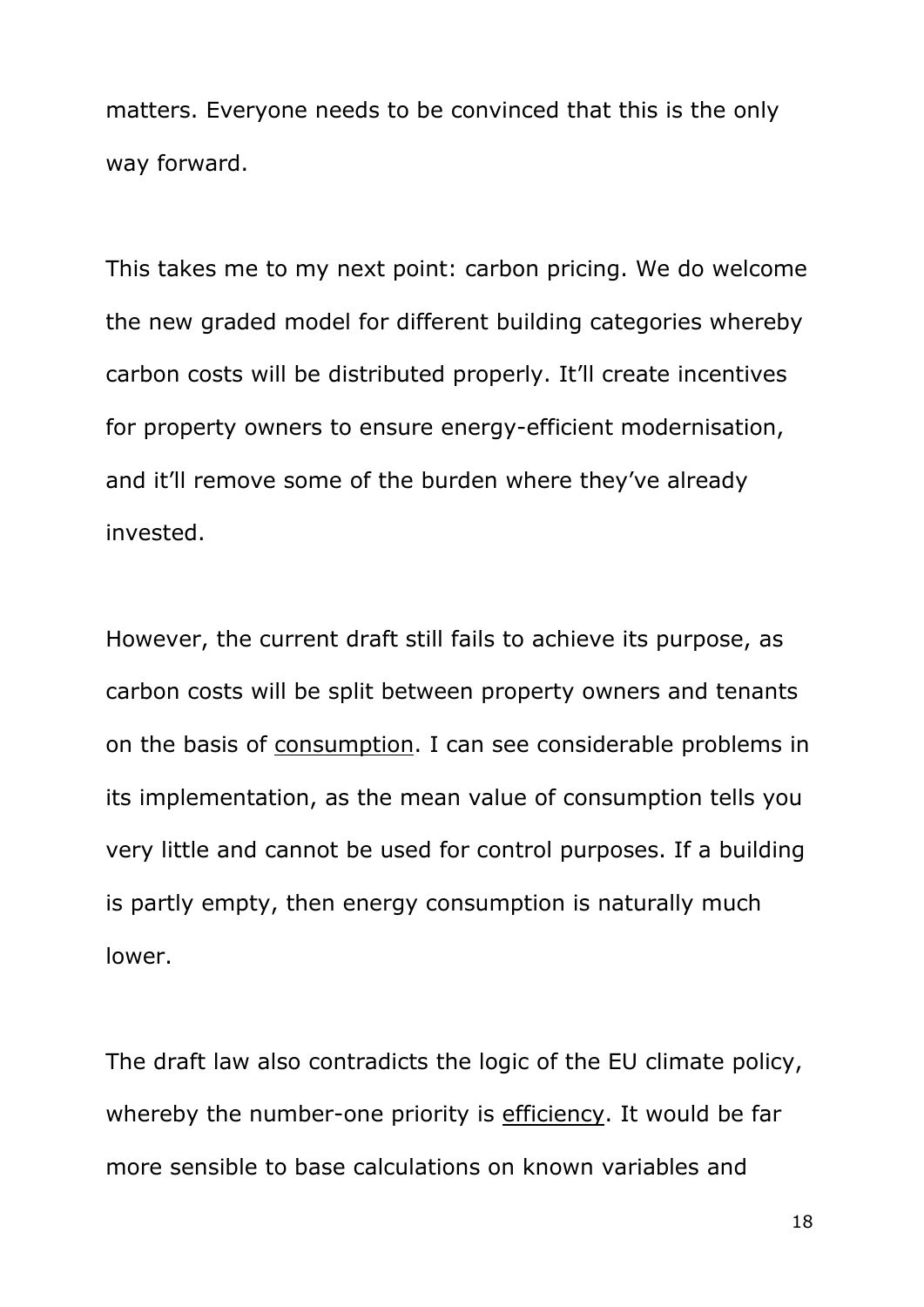mechanisms, using the energy performance certificate as a reference point. After all, this document provides information about the efficiency of a building.

One point, however, seems to be undisputed: we do need to achieve a turnaround in the energy consumption of our general building stock. It's the biggest challenge facing the property industry as a whole, and it's why we're currently running a modernisation project under the Energiesprong principle in Bochum.

*Energiesprong* in Dutch means a leap forward in the use of energy. It stands for carbon-neutral renovation in serial construction, with pre-assembled façade panels, using above all sustainable building materials and partly also recycled materials. The timber frames are assembled at the building site, and solar panels are placed on the roofs, producing green energy.

By using this holistic approach, we are reducing carbon emissions to zero.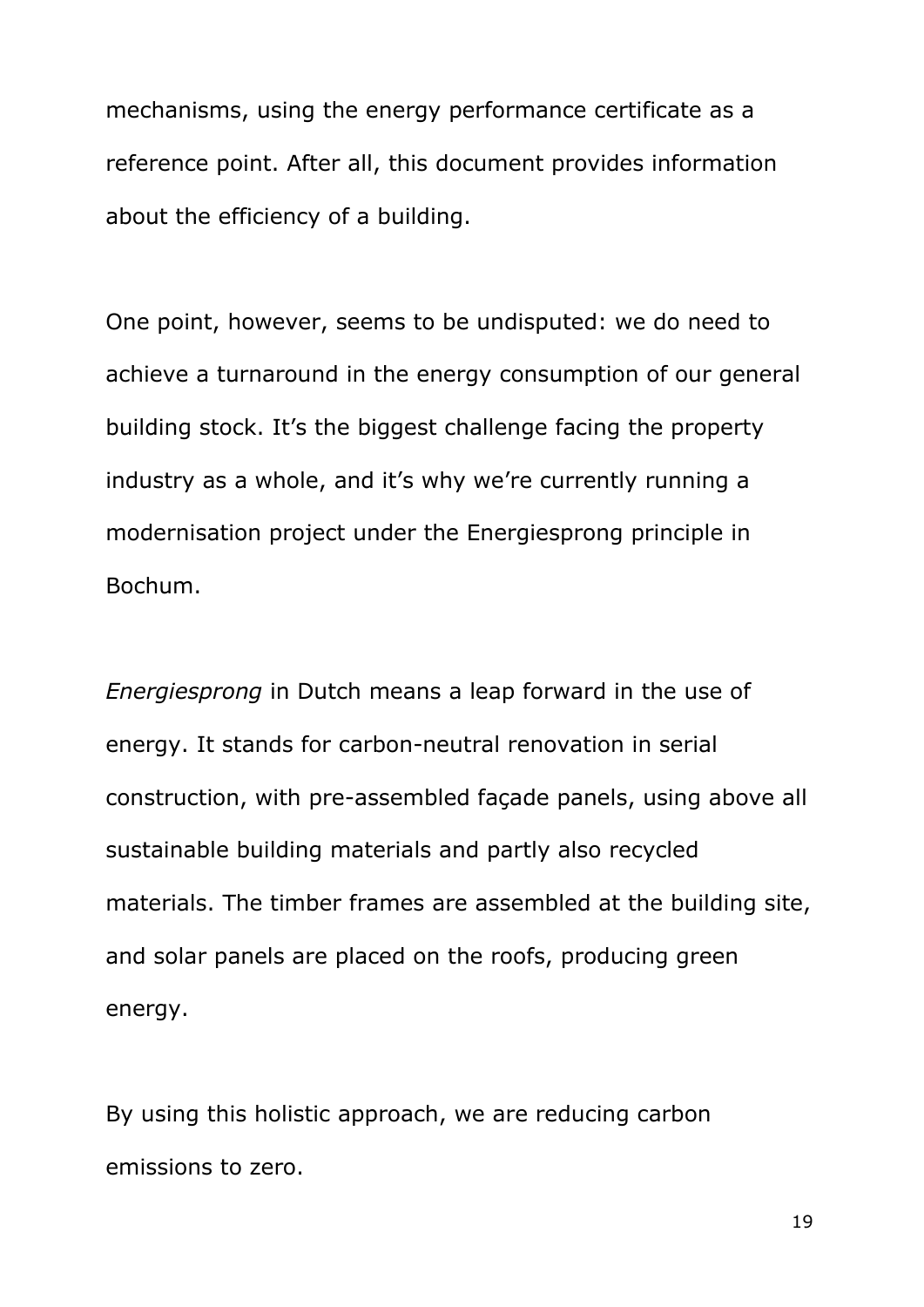But carbon emissions can also be reduced substantially under a modular timber design, as we showed in the district of Reinickendorf in Berlin where we built 60 flats last year – all of them sustainable and in a modular timber design. Throughout Germany we built around 700 flats of this kind. Another positive effect is that the high level of prefabrication reduces the need for manual work. This is important because we'll have an ongoing shortage of skilled workers for many years to come. Shortages, of course, can also be observed in building materials, where we are seeing price increases.

In the fourth quarter of 2021 alone, the construction price index for residential buildings went up 14.4 percent compared with the same period a year earlier. Moreover, the war in Ukraine and the necessary sanctions against Russia are set to aggravate this issue.

All this means that we'll have to build differently in the future, and we're therefore planning to hold a conference on building materials this year. We'd like to bring together industry, research and government and talk about sustainable and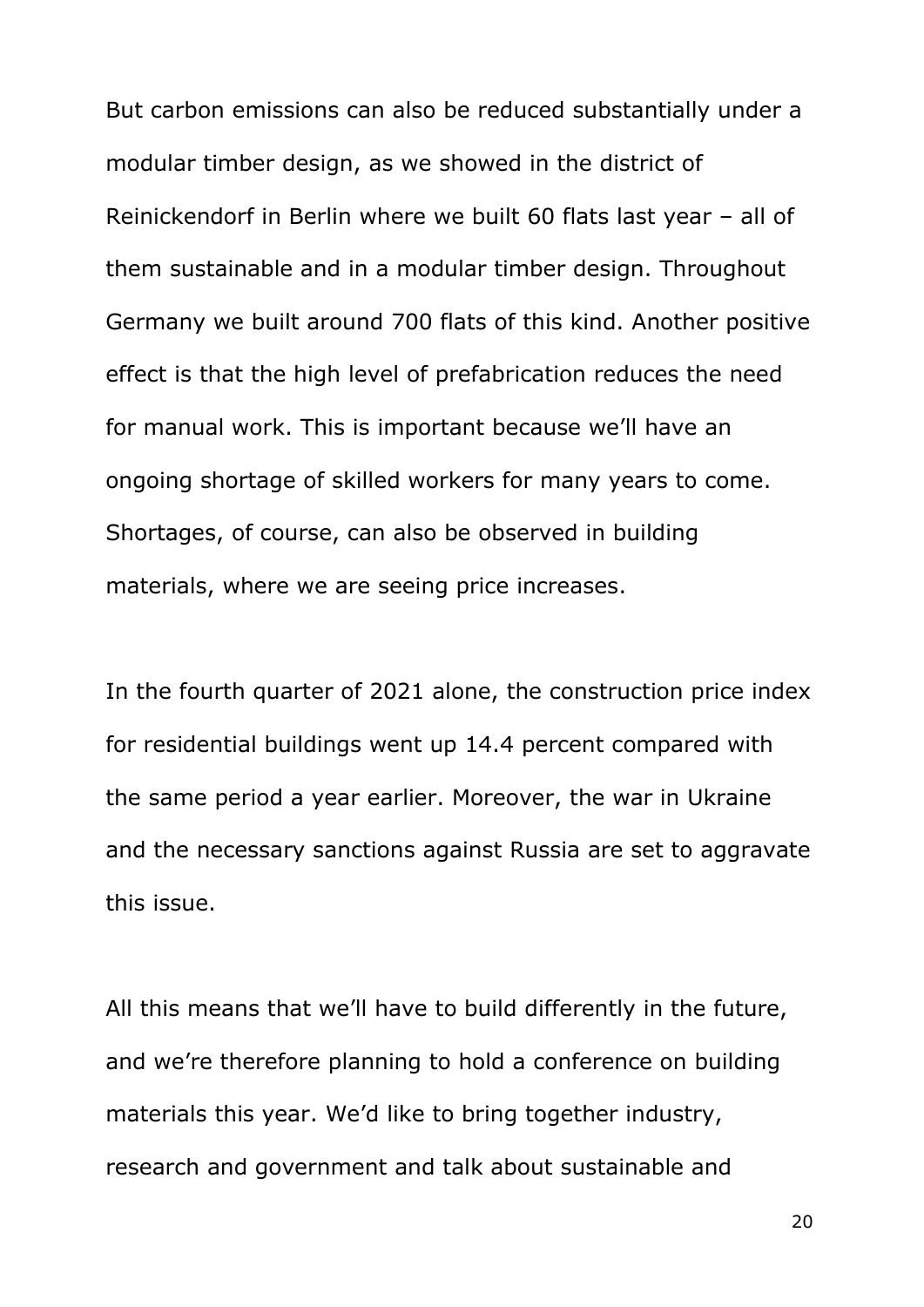resource-saving building materials. We must – and we want to – put a far greater focus on ensuring a circular economy and also on the relevant supply and value chains.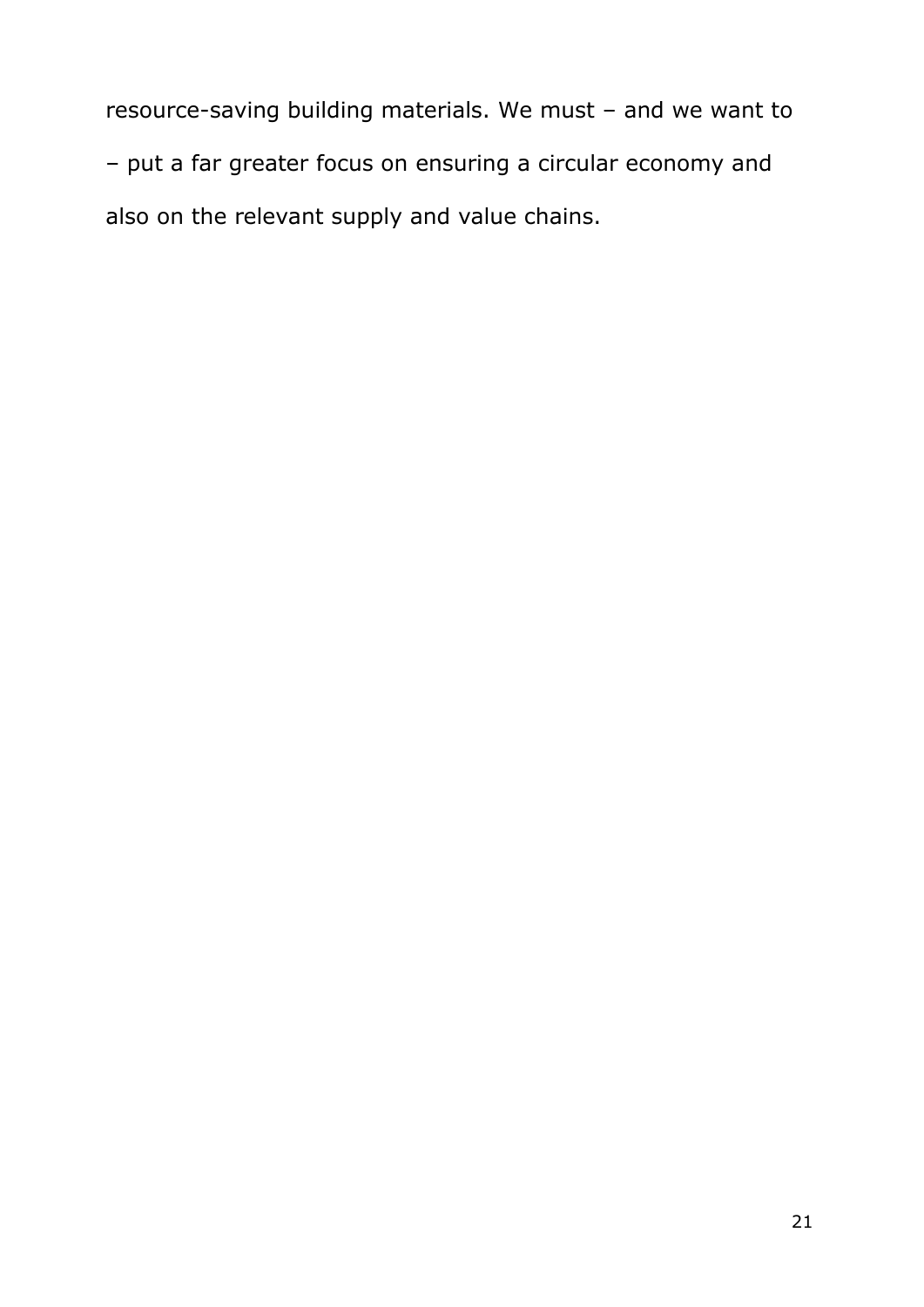## *Financial indicators*

We can only assume social responsibility if we manage our business wisely. When it comes to financial indicators, we stopped focusing purely on the classic letting a long time ago, and other parts of our business model have gained in importance. These are Development – i.e. our new construction and development activities – as well as Value-Add services, and Recurring Sales, i.e. the sale of residential units.

Our total Group turnover – i.e. our segment revenues – was considerably higher than in the previous year, while our EBITDA, i.e. our earnings before interest, taxes, depreciation and amortisation, grew at a similar rate. This was partly due to Deutsche Wohnen, but only for a period of three months. So we are definitely growing in our own strength.

In the Development segment our EBITDA went up about 70 percent. This is remarkable, considering that the building industry was also affected by Covid-19, which caused a general reduction in work, due to sickness and self-isolation. This did of course result in a slight downturn in the services we were able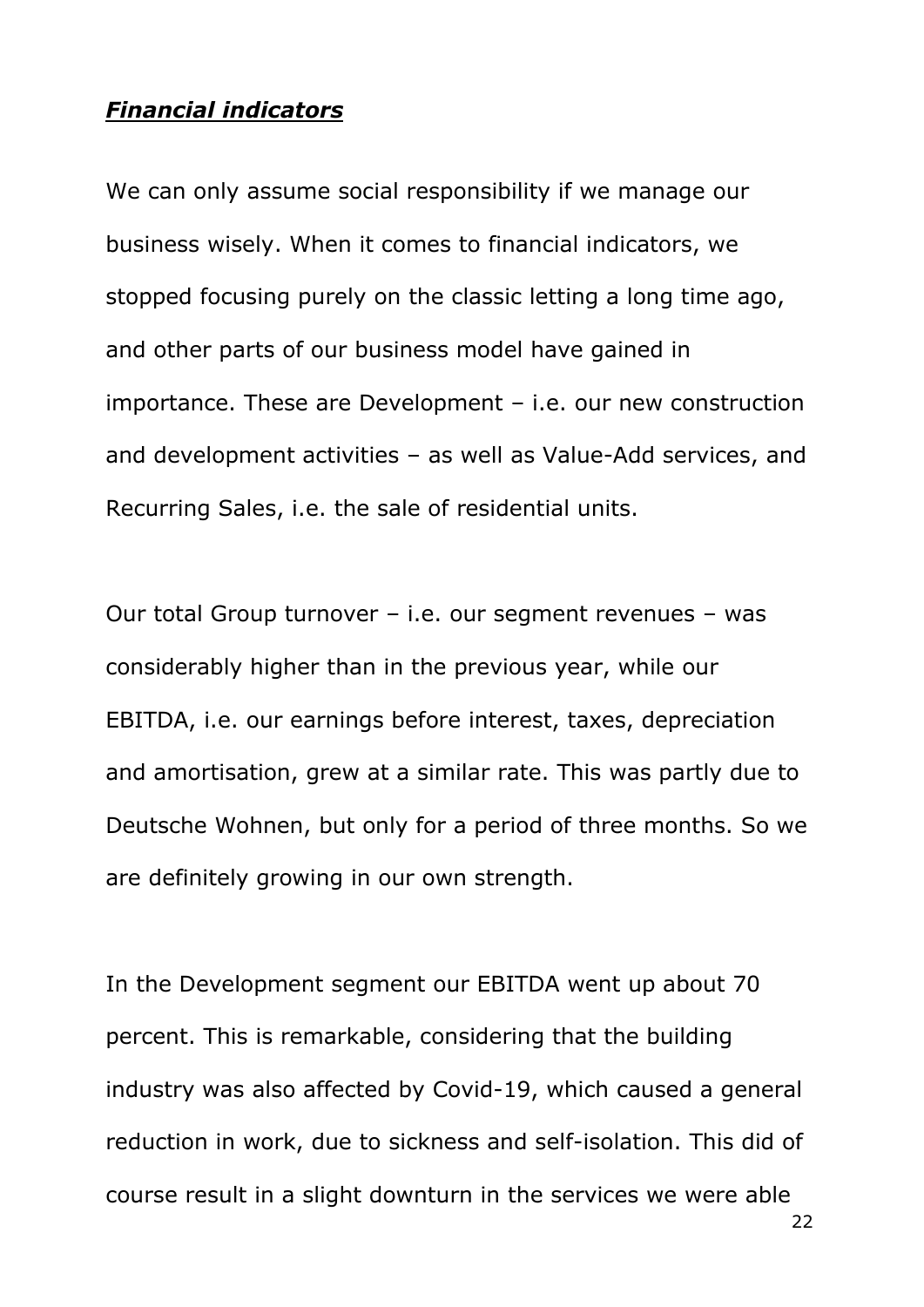to provide. Yet our Recurring Sales segment still grew by over 23 percent, showing that our flats are located in areas with substantial demand.

At the same time, we also saw growth in our rental business – 6 percent last year. We invested both in existing buildings and in new builds, while increasing our efficiency through our central management platform and electronic processes. Compared with 2013, we more than halved our administrative expenses per residential unit.

You might like to note, by the way, that we didn't make any staff cuts last year, and we certainly didn't save on the services we provided for our tenants. We have over 5,000 installers on our payroll and over 1,000 employees in gardening and landscaping. Right now, we've got more than 500 trainees, and each residential building has a property manager assigned to it. Most of the services we provide for customers are delivered by ourselves, so that we can warrant the very high level of quality.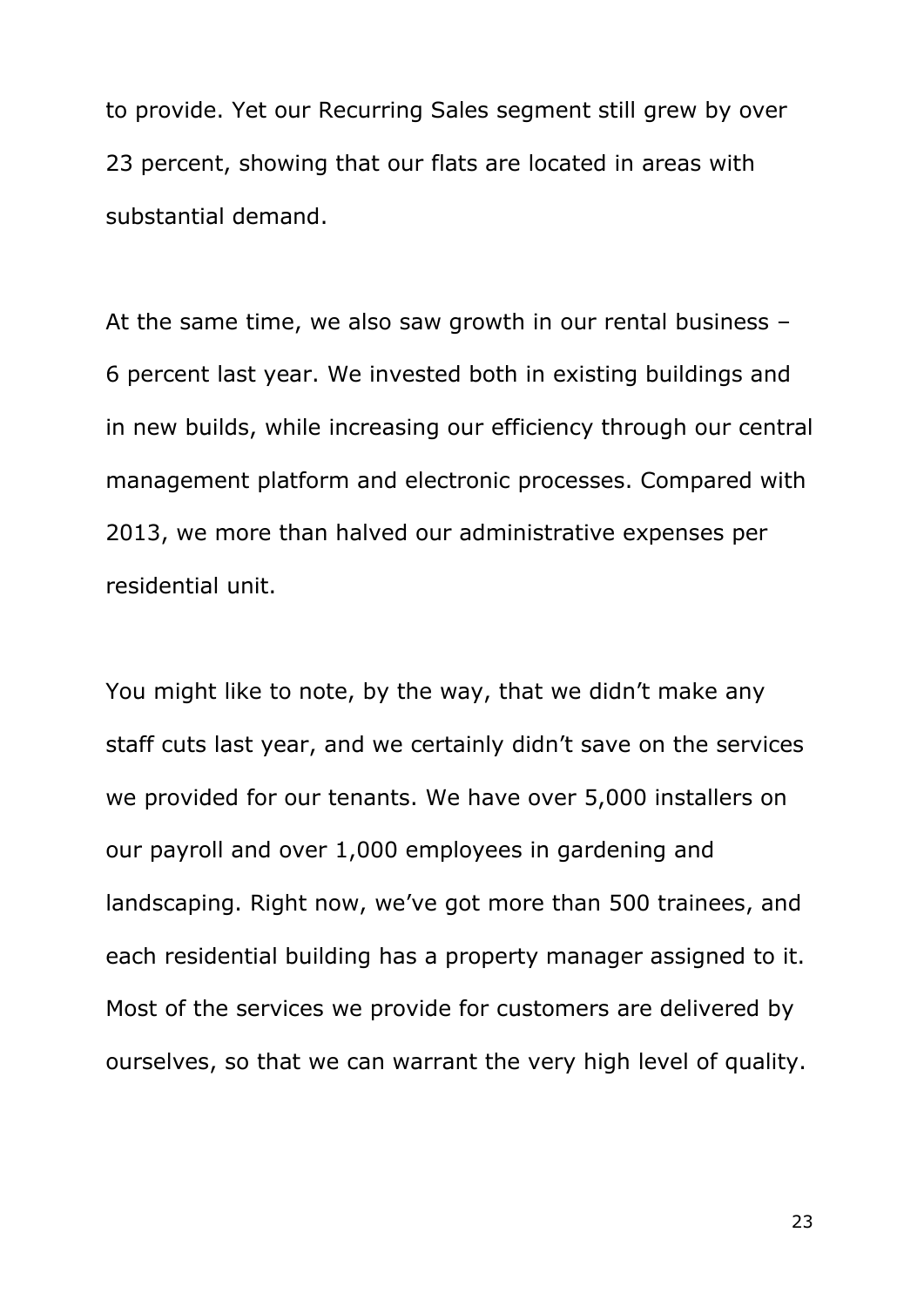We've got the right strategy, and our platform is helping us to add value in all segments.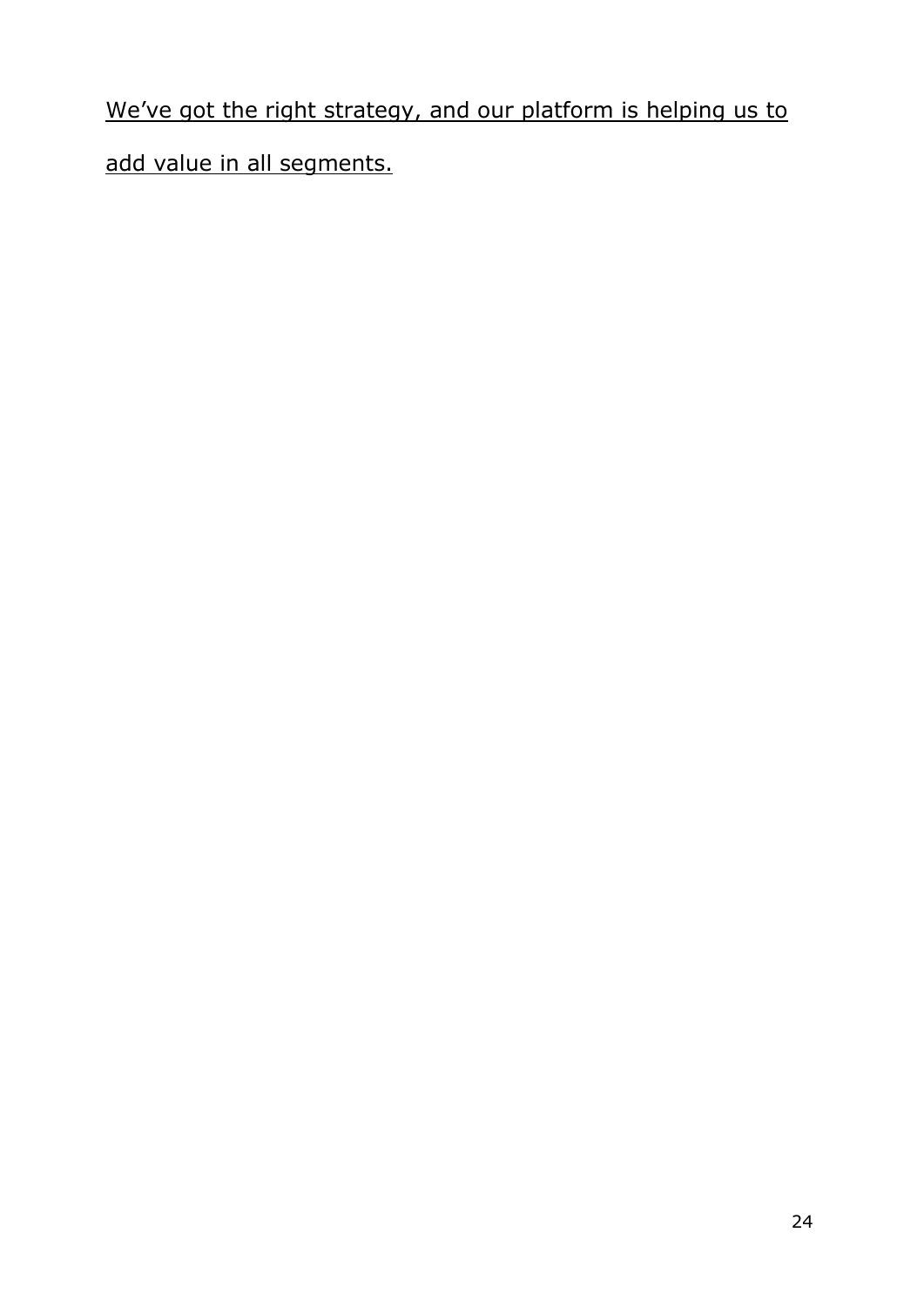## *Valuation and financing*

## **Ladies and gentlemen,**

The properties you own are worth EUR 100 billion. In 2021, the value of our existing properties rose by more than 14 percent. This is largely due to the actual locations of our properties, as all of them can be found in cities with high demand. But our investments in existing properties also played a role. The key indicator for our net asset value – i.e. property value less debt – is the EPRA NTA. This figure certainly grew between the two reporting dates – in general and also per share. We do hear from time to time that our properties might be overvalued. What will happen when the bubble bursts? But I don't see it like that. The actual sales proceeds are quite high, showing that we're far from overvalued, as we keep achieving higher prices than our book values. In fact, property values haven't fallen for 20 years now. Even in 2008, during the financial crisis, the values of our residential properties remained stable.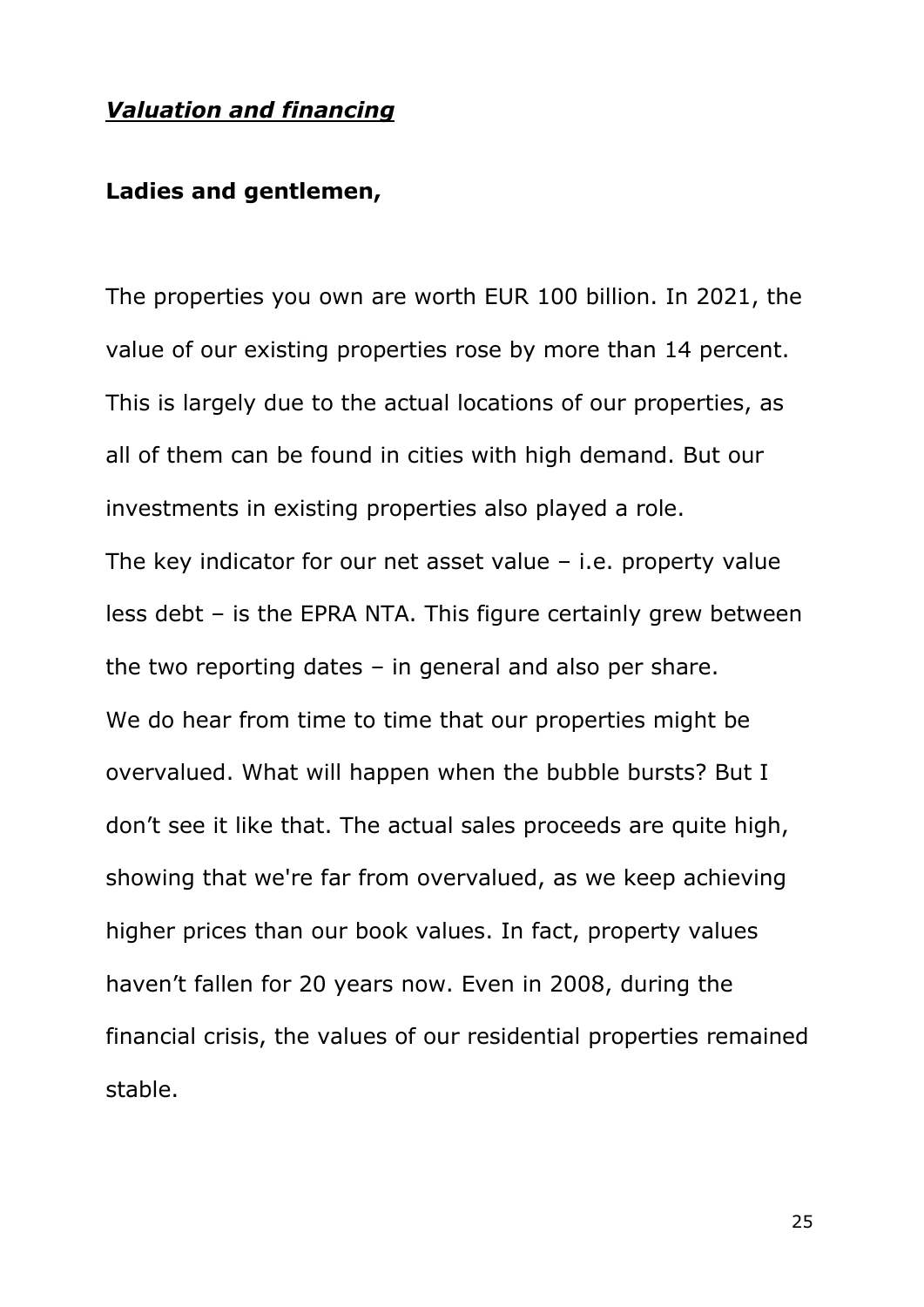The same applies to the demand for affordable housing in urban areas, which is continuing to increase unabated. This means that our properties are priced quite conservatively.

It's equally absurd to conclude that our property values will drop as soon as there's an increase in interest rates. Whenever the demand is higher than the supply, prices generally rise.

Moreover, by expanding into Sweden and Austria, we opened up new markets for ourselves. This has also reduced our dependency on local market developments in Germany.

So what did we invest? We invested 13 percent more than in 2020, both in our existing properties – for instance, energyefficient modernisation – and in new builds. Our maintenance spendings averaged around EUR 25 per square metre. These are costs that we're bearing as Vonovia.

To implement our merger with Deutsche Wohnen, we increased our capital, leading to a gross revenue of over EUR 8 billion. This was by far the biggest rights issue in any acquisition in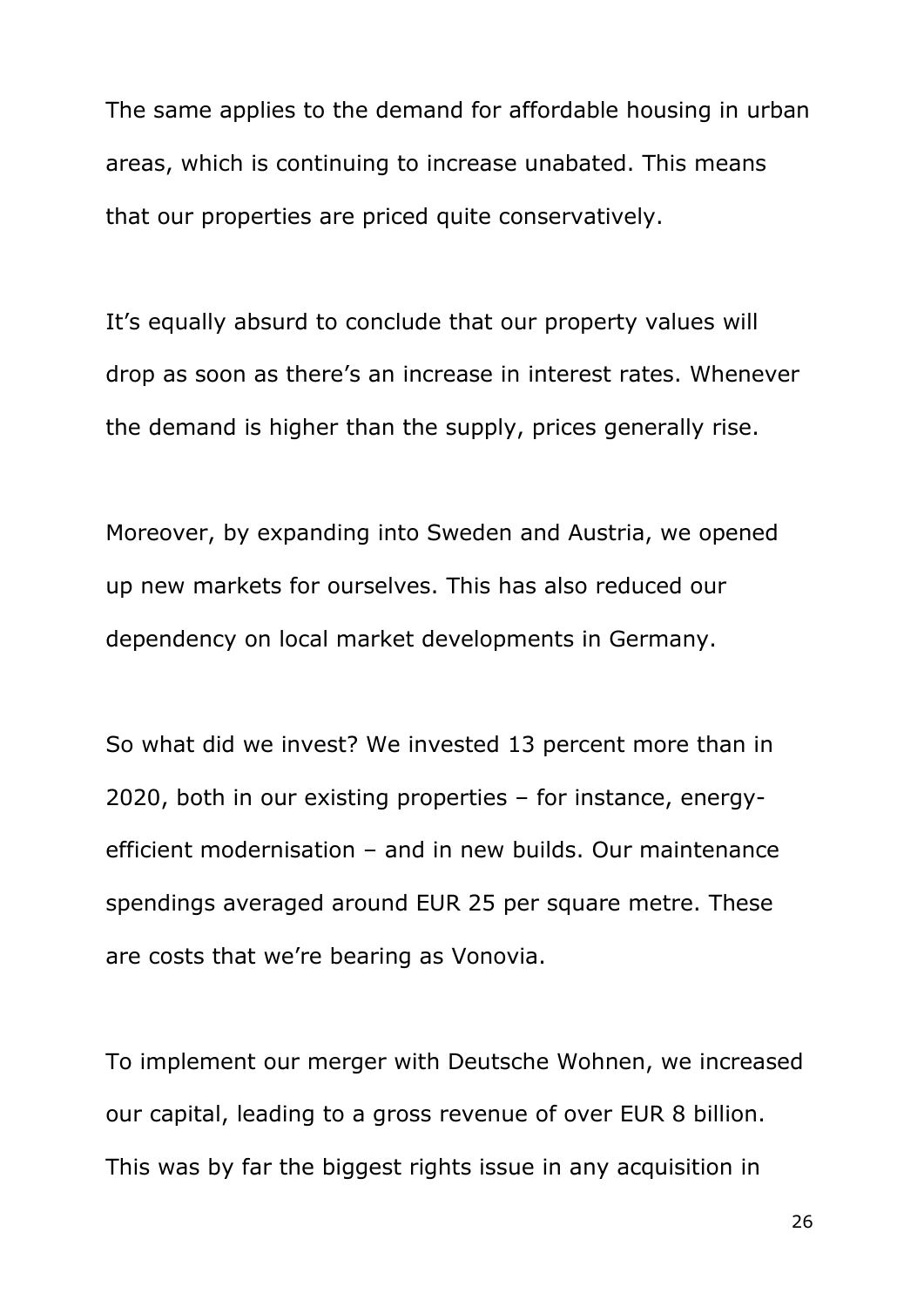Europe since 2015, with a subscription rate just below 99 percent. In this way, dear shareholders, you clearly confirmed your trust and support for Vonovia.

When it comes to outside capital, we are in fact highly diversified. Last year, we raised around EUR 10 billion on attractive terms, including our issue of a green bond at EUR 600 million. This money will be used for sustainable projects.

Our financial ratings continued at a good, robust level, and in matters of sustainability we're among the best-rated companies in the industry throughout the world. We also performed outstandingly well on the prestigious Dow Jones Sustainability Europe Index.

All this shows that we're in an outstanding position, that we're able to move forward whenever we want, and that we're tremendously strong. And, in fact, we need to be, so that we can operate responsibly and sensibly.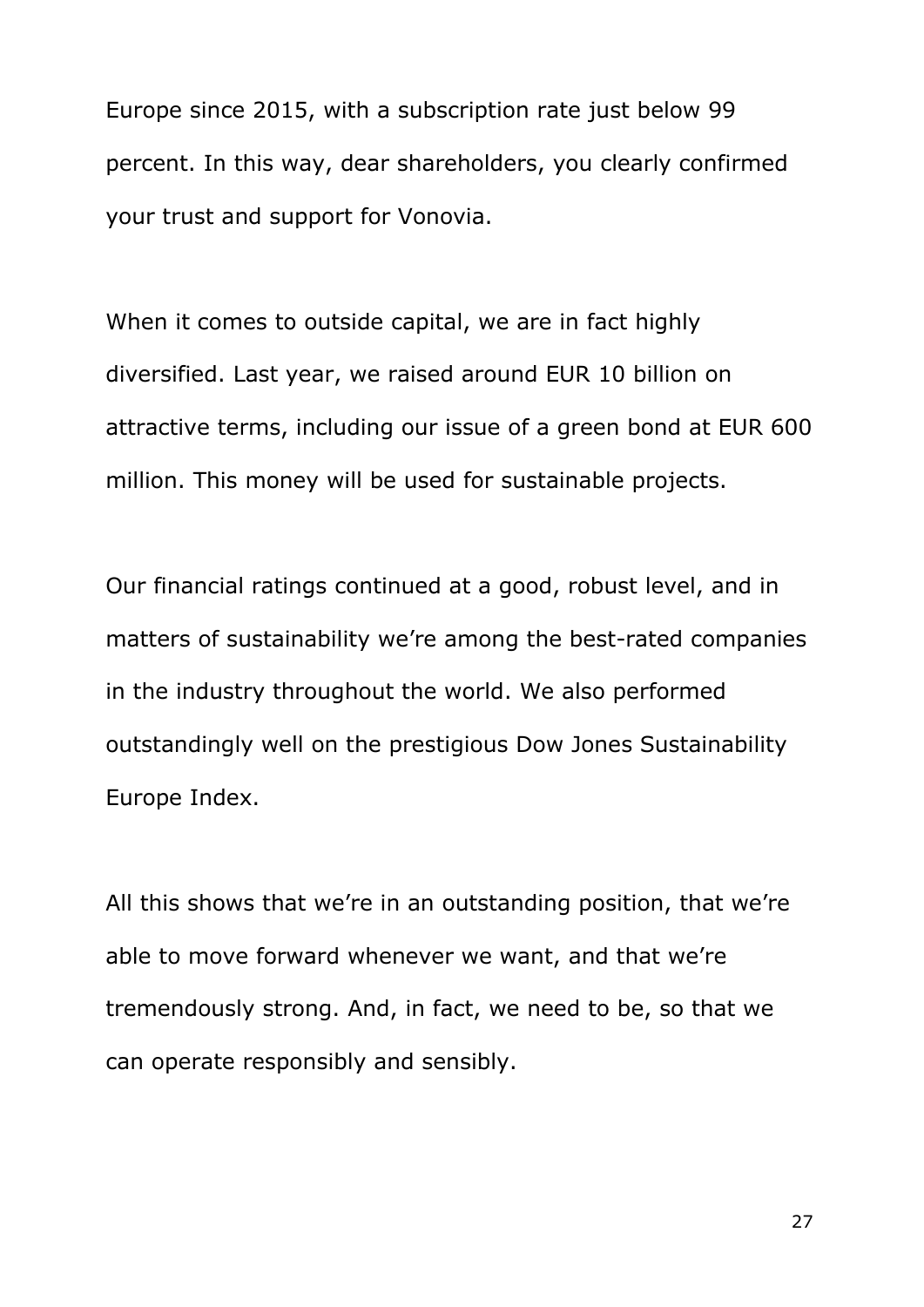## *Dividends*

#### **Ladies and gentlemen,**

Let me say a few words about yourselves now. The housing market will always be a business that needs to remain focused on two important goals: sustainability and the wellbeing of its tenants. Yet we also want to offer you added value through increasing profits and growth in capital.

The area where we can see the biggest increase in financial indicators is our Group FFO, which is derived from the EBITDA. The Group FFO, as an operating result, reflects our sustainable earning power. We're talking here about a much improved value of around EUR 1.7 billion. This is the basis for the dividends we pay you.

What we are proposing to you today is a dividend of EUR 1.66 per share.

28 Now some of you might say: Hang on a minute, wasn't it EUR 1.69 last year? Well, it's because our capital increase has led to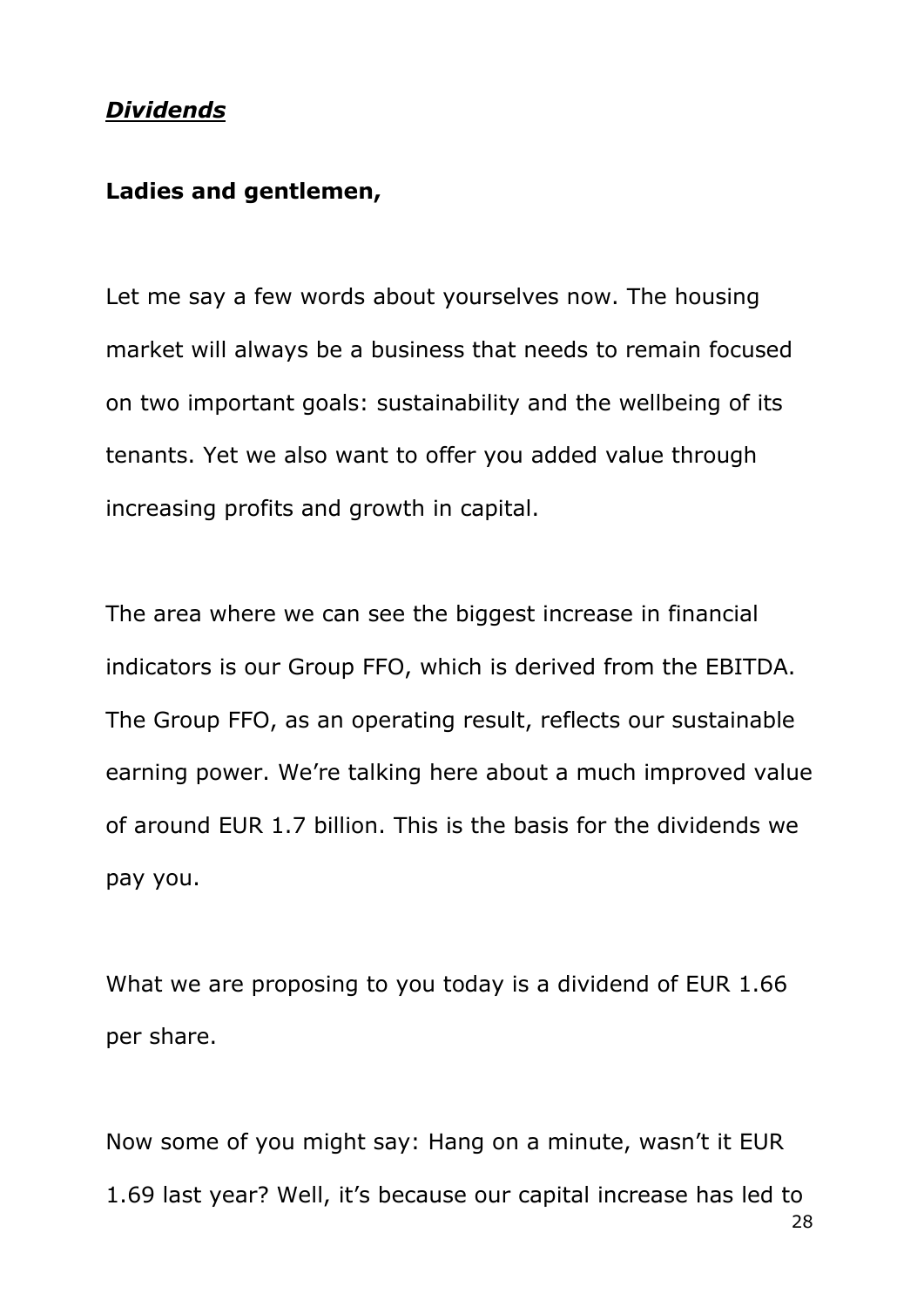a rise in shares, and the only way we can obtain a meaningful comparison of historical values is by including the bonus element of the subscription rights from the capital increase. So once we've adjusted the dividend for 2020 by this factor, we get a value of EUR 1.58 per share for that year.

This means that our dividend proposal for 2021 is in fact 8 eurocents higher than the dividend for 2020.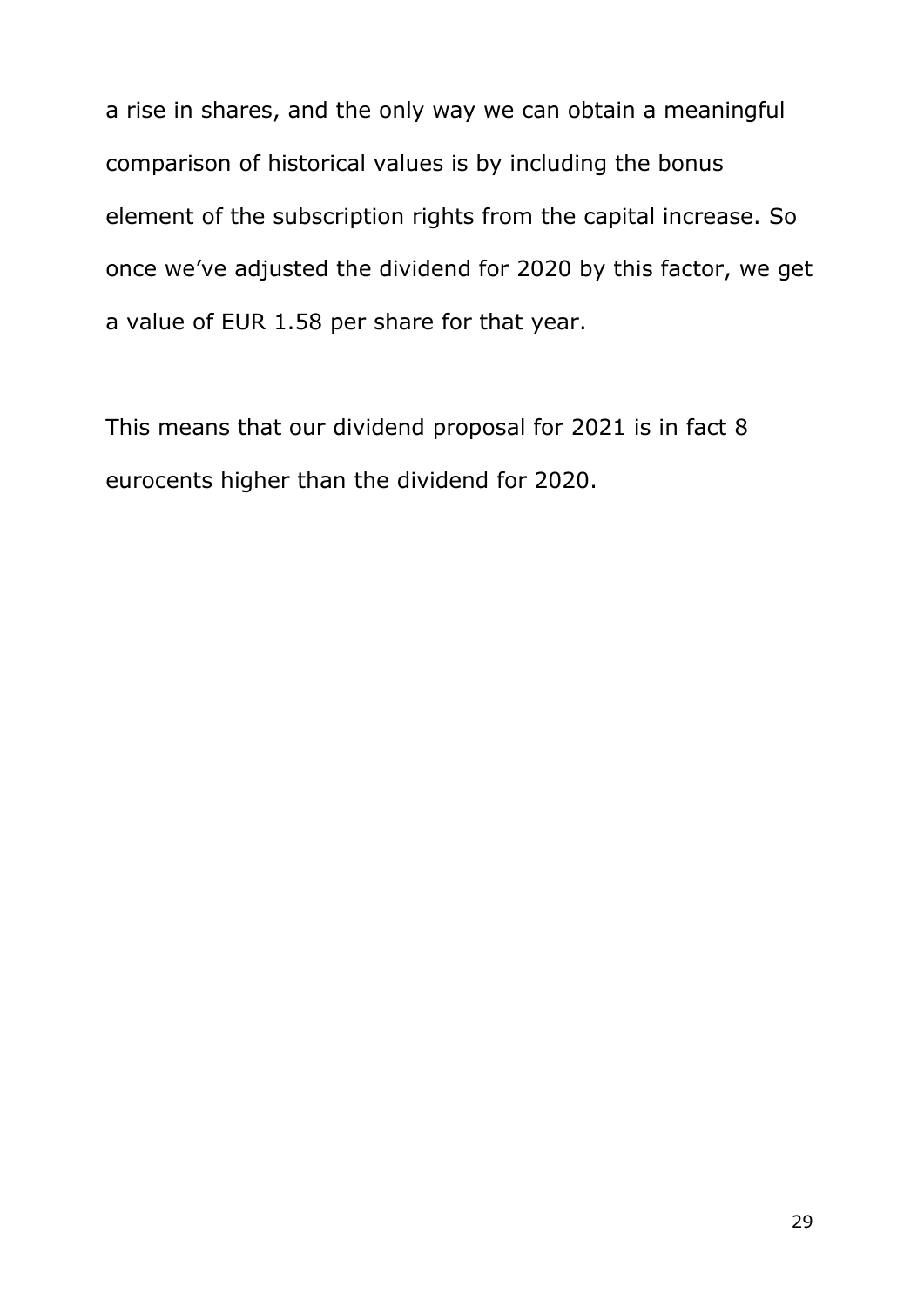#### *Outlook*

Finally, let's take a look at 2022. Today's outlook will be different, however, than it was about two months ago, and our view of the market has changed since then – also for you, as shareholders.

One thing is certain: our business is still healthy and will continue to be healthy. The megatrends that are driving our business model are perfectly intact, and we will continue to be pioneers in finding solutions to urbanisation, climate change and demographic change. We will continue to pursue the climate roadmap to which we are committed.

Our business has a long-term focus with a low risk and with returns that are tailored accordingly. Our properties are located in the right places, and our internationally distributed portfolios have a good level of diversification. Moreover, our properties will continue to be occupied, and, economically, this means that, with all our careful planning, we can count on a robust income.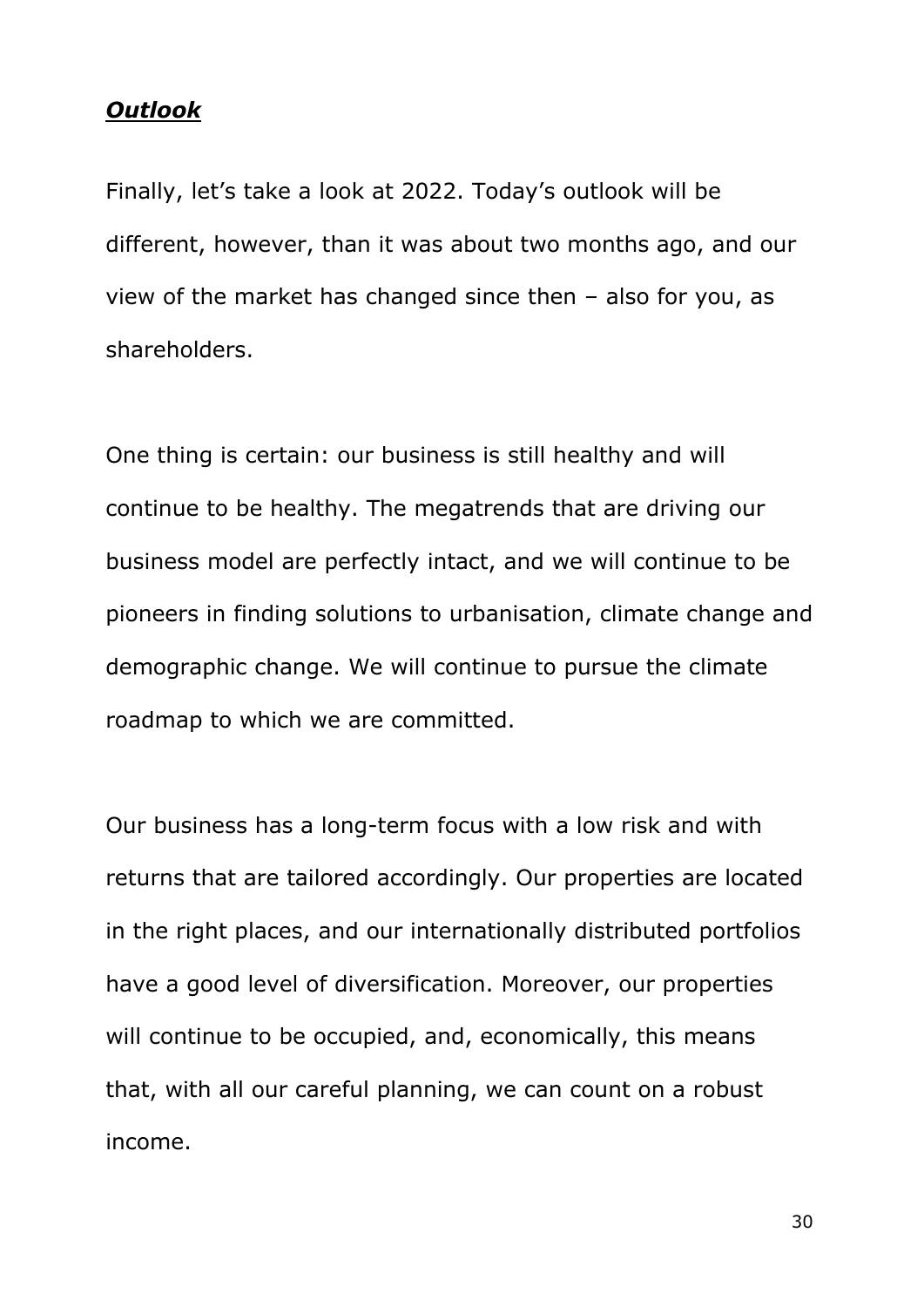We'll also be integrating Deutsche Wohnen. This includes both our colleagues and of course the various processes and projects. From 2024, we're aiming to leverage annual synergies of EUR 105 million. We've had a lot of experience, and Vonovia has grown through numerous previous acquisitions.

This has been made possible by our scalable management platform, which gives us a major competitive edge. By the beginning of 2023, we'll have come a long way.

We will continue to create new residential space, and so we'll be supporting the housing initiative of the German government. Moreover, we're planning to upgrade our existing flats in terms of both energy efficiency and senior-friendliness. We care for our neighbourhoods, and we want to ensure that they stay vibrant and liveable. We offer people a pleasant home.

This also applies to refugees from Ukraine. After all, we've had a lot of practice in integrating people, seeing that our customers come from 150 different nations. The level of cohesion among neighbours is extremely high, and this was especially obvious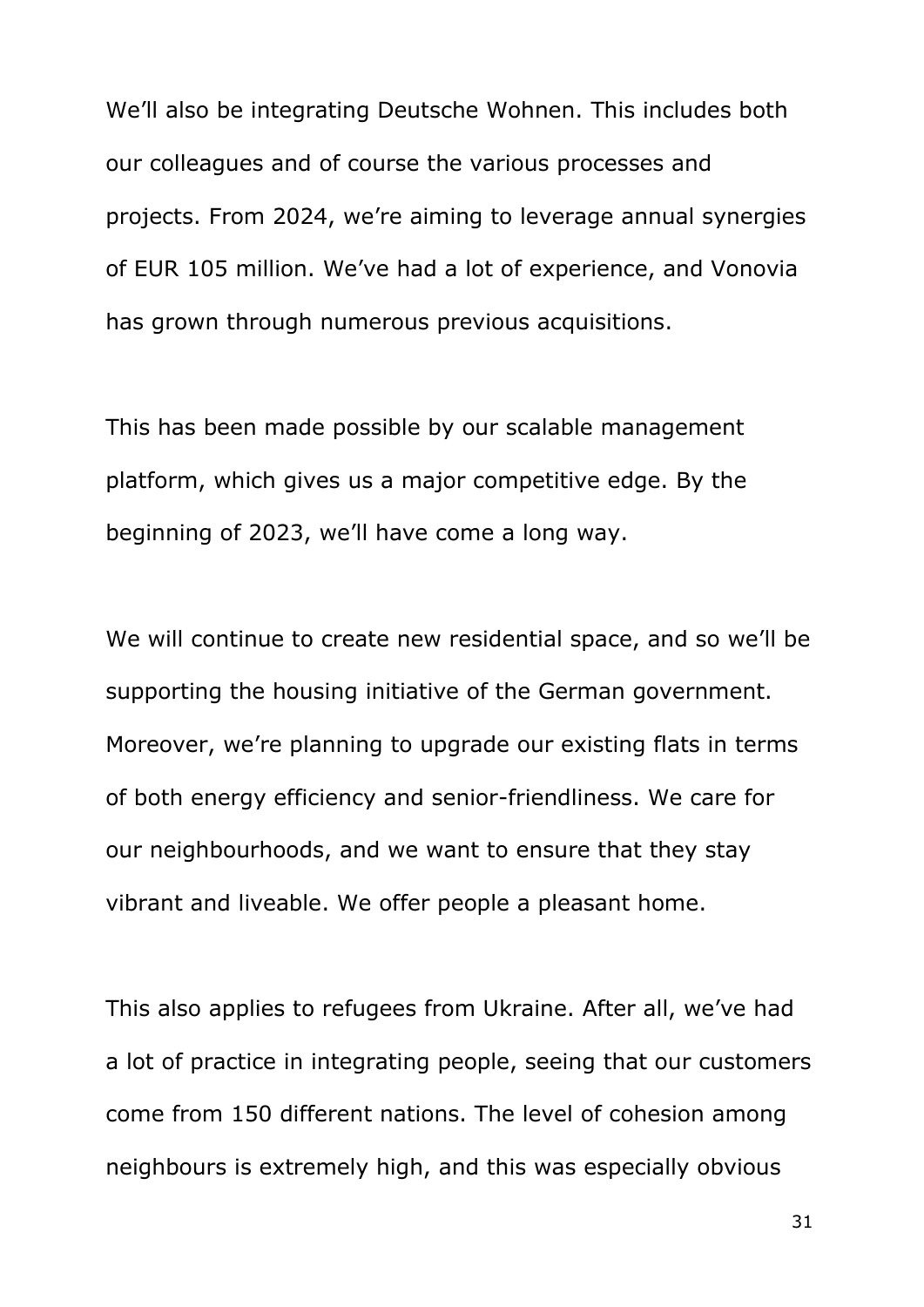during the various lockdowns, when people would look after each other. Now they're helping when they see refugees who are in need. It's really amazing.

In 2022, our society will continue to debate the housing market to a major extent. We've shown that we respect critical views and that we're prepared to work towards a consensus. This is also reflected in the constructive discussions we've had with tenants' associations. We will use our size to continually improve the situation in the housing market.

Nevertheless, change is vital: in the supply of energy and heat, in building materials, and perhaps also in rents. So we're currently looking at various all-inclusive models of rental fees – pricing models that include the cost of heating and electricity at an agreed room temperature.

All parties would benefit. It would give property owners an incentive for energy-efficient modernisation, while tenants would know exactly what to expect. At the same time, society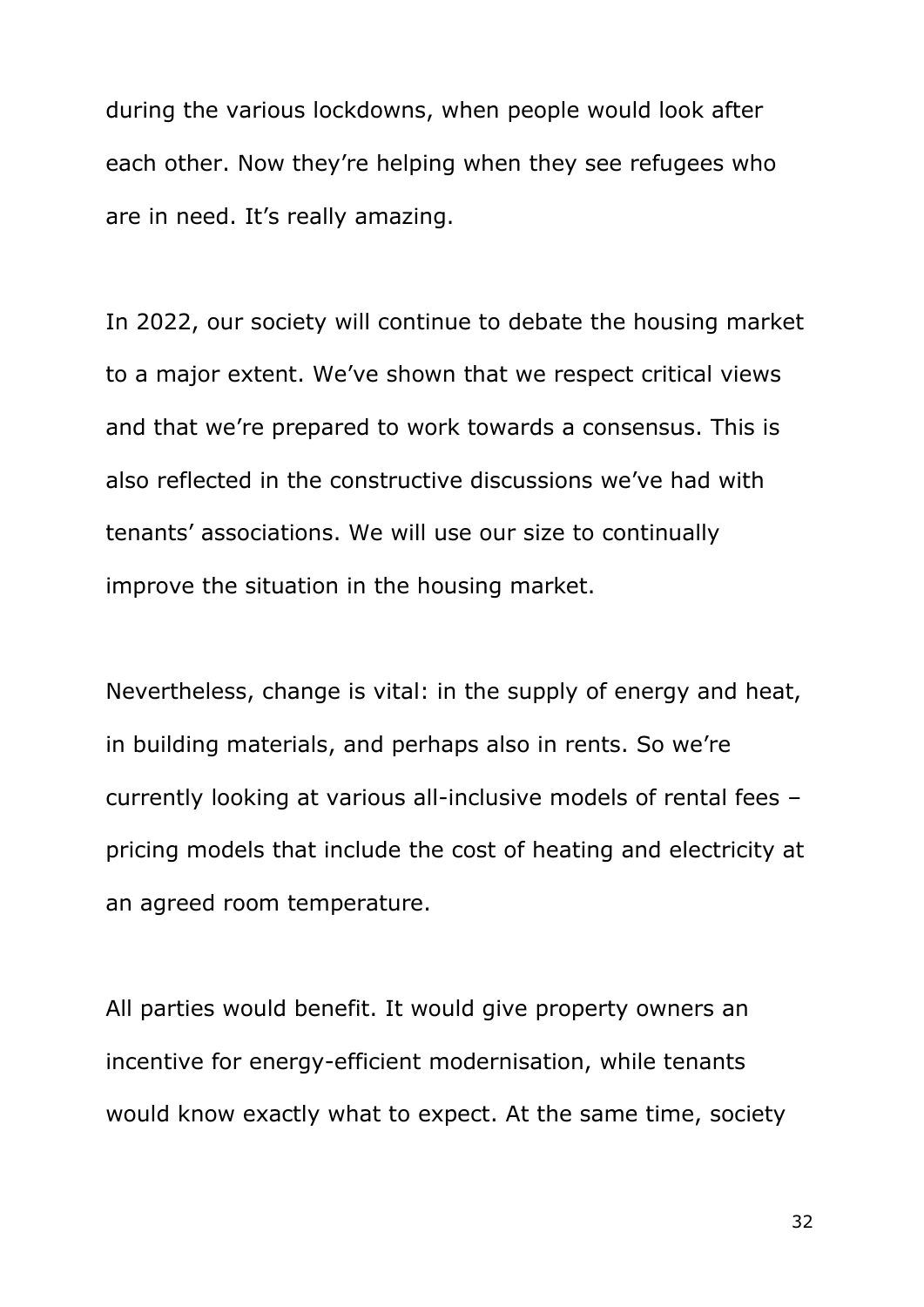would benefit if a green heating policy were to gain momentum in the building sector.

Everything we do is based on our size and financial stability, and so we're expanding. Where business is concerned, we're expecting to see yet another record year. Our key financial indicators – i.e. our revenues, EBITDA and FFO – are likely to rise by over 20 percent this year.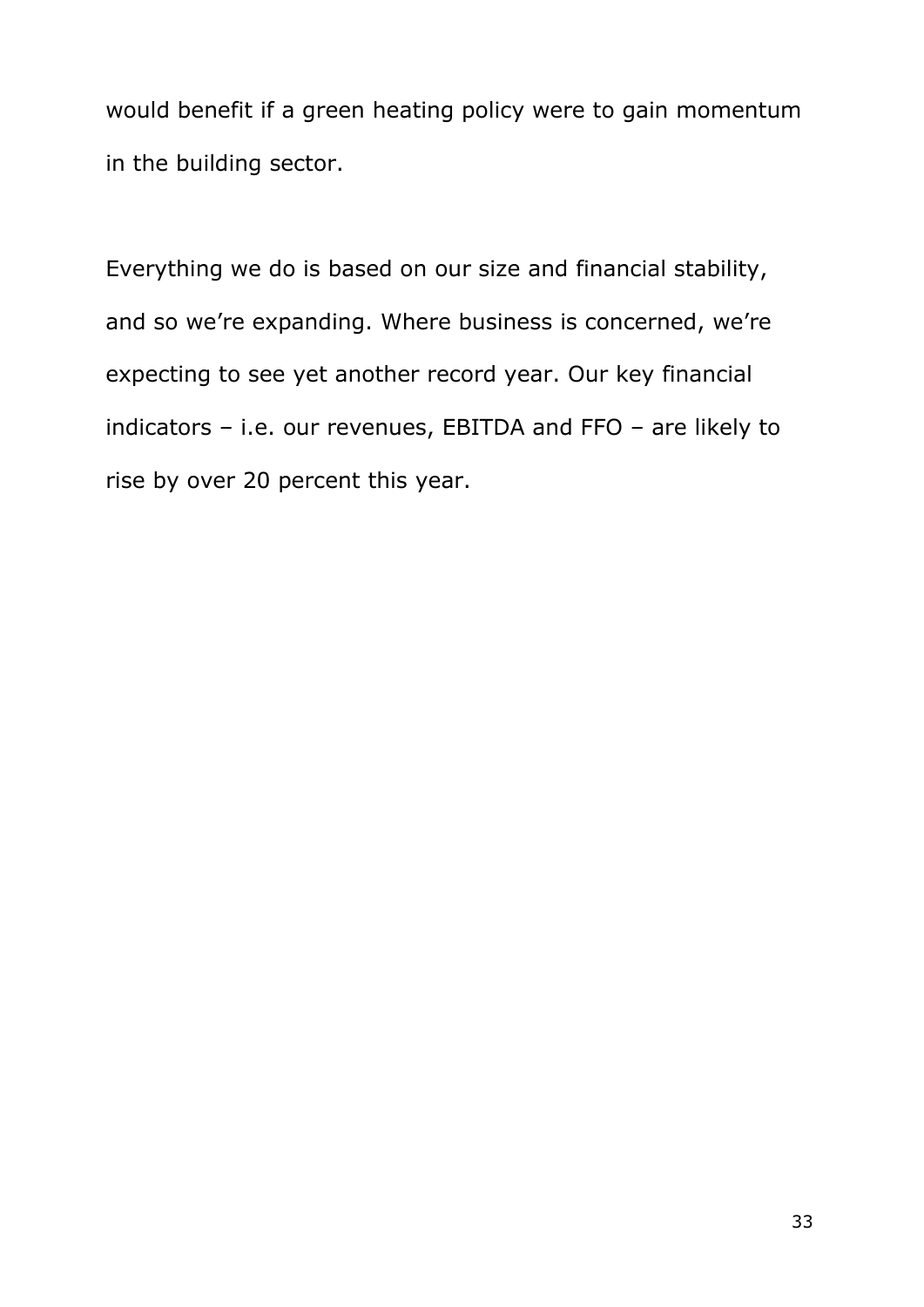# *Conclusion and agenda*

Looking at today's agenda, I'd like to ask you to discharge the Management and Supervisory Boards for the 2021 financial year and to elect the auditor for our financial reports and financial statements.

We are submitting the report on the Management Board's remuneration for approval. The same applies to the remuneration for the Supervisory Board, which has remained unchanged since 2013 and should be adjusted to reflect market conditions.

Two members of the Supervisory Board are resigning from their positions today, and two new ones are being elected. Speaking on behalf of the Management Board, I'd like to take this opportunity and thank Mr. Drescher and Prof. Rauscher very much indeed for the excellent co-operation.

Furthermore, would you please approve the renewal of authorised capital and the relevant amendment of article 5 in the Articles of Association. And would you please also approve